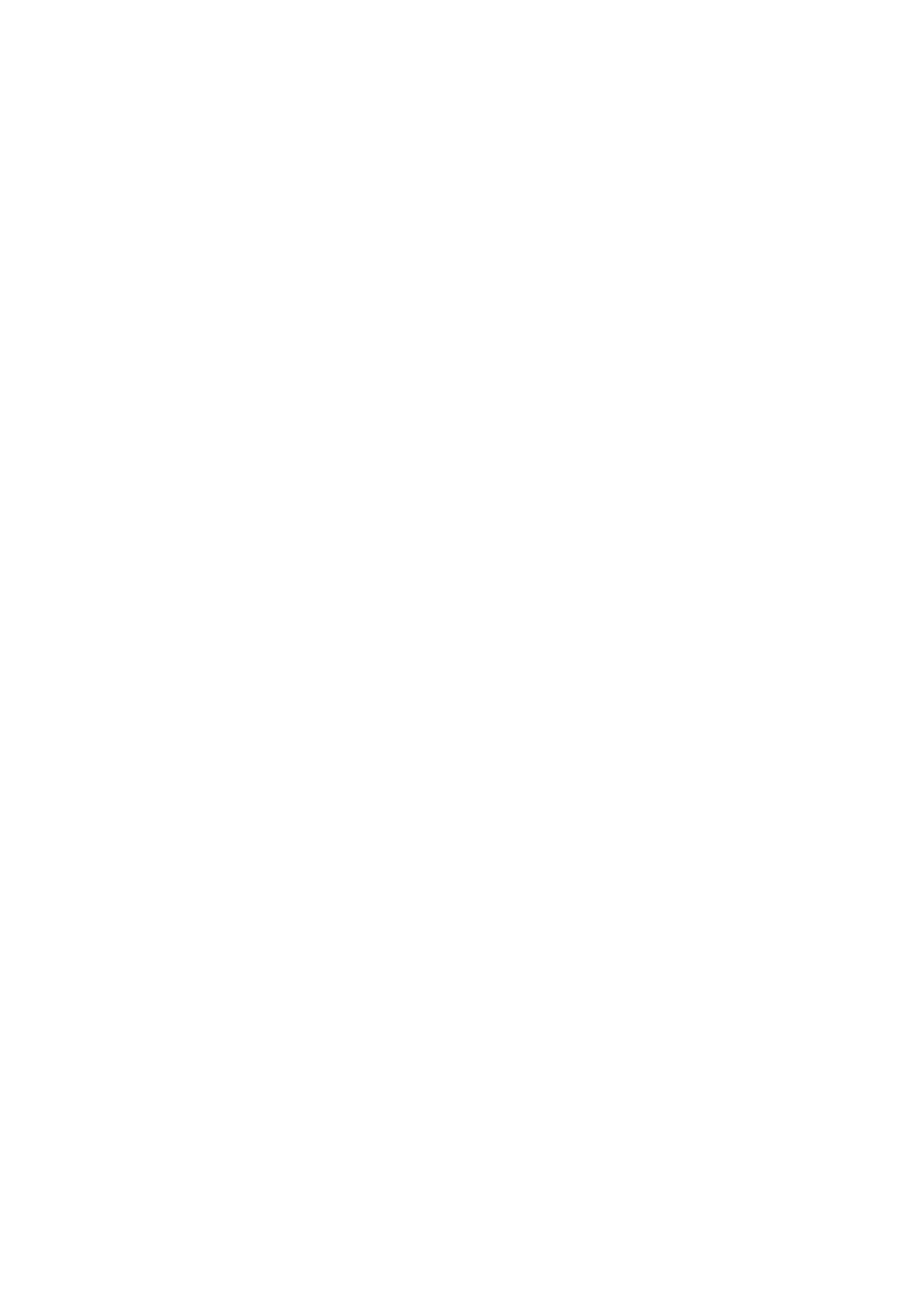# Definiteness Effects:

# *Bilingual, Typological and Diachronic Variation*

Edited by

Susann Fischer, Tanja Kupisch and Esther Rinke

Cambridge **Scholars** Publishing

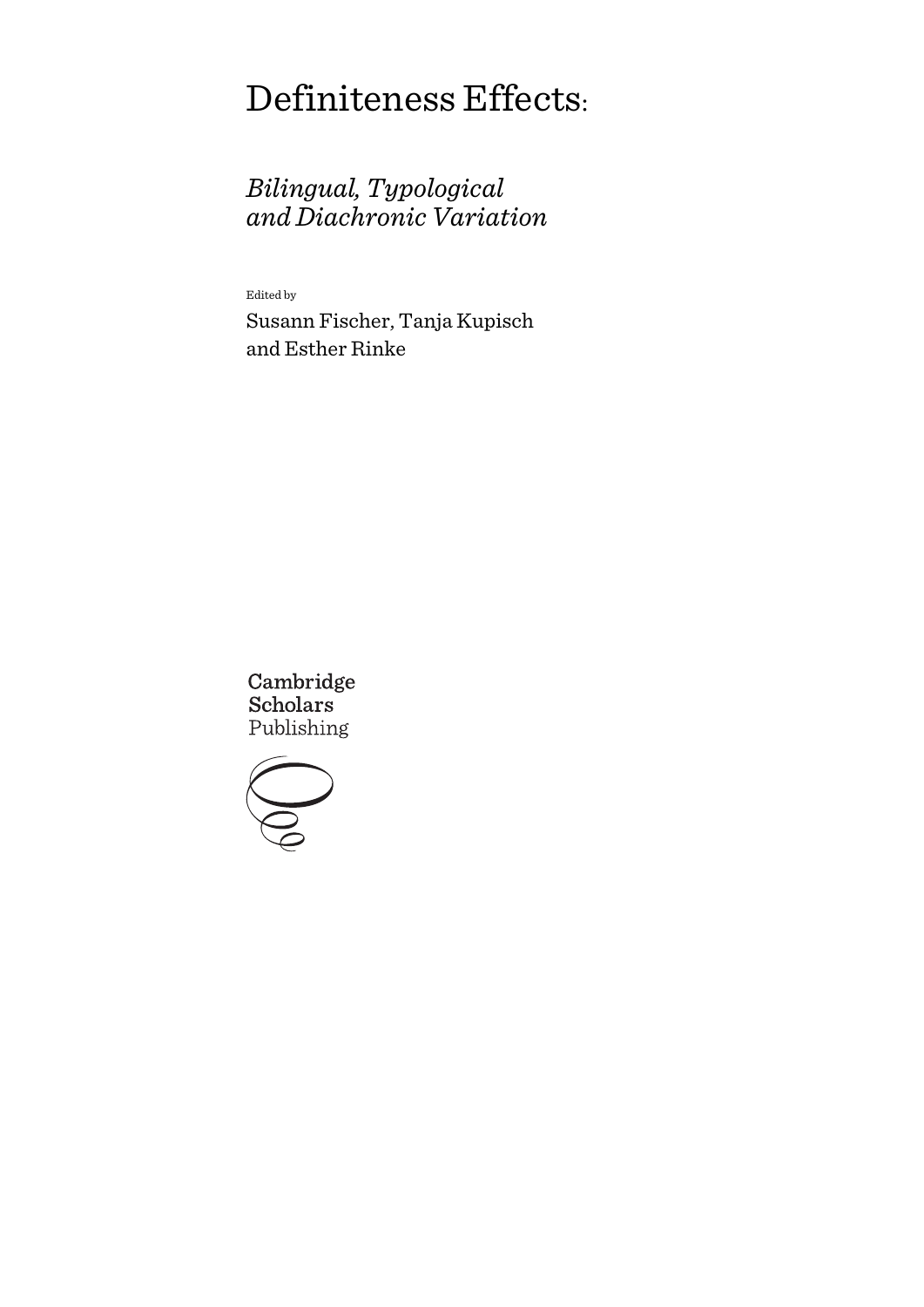Definiteness Effects: Bilingual, Typological and Diachronic Variation

Edited by Susann Fischer, Tanja Kupisch and Esther Rinke

This book first published 2016

Cambridge Scholars Publishing

Lady Stephenson Library, Newcastle upon Tyne, NE6 2PA, UK

British Library Cataloguing in Publication Data A catalogue record for this book is available from the British Library

Copyright © 2016 by Susann Fischer, Tanja Kupisch, Esther Rinke and contributors

All rights for this book reserved. No part of this book may be reproduced, stored in a retrieval system, or transmitted, in any form or by any means, electronic, mechanical, photocopying, recording or otherwise, without the prior permission of the copyright owner.

ISBN (10): 1-4438-9057-X ISBN (13): 978-1-4438-9057-1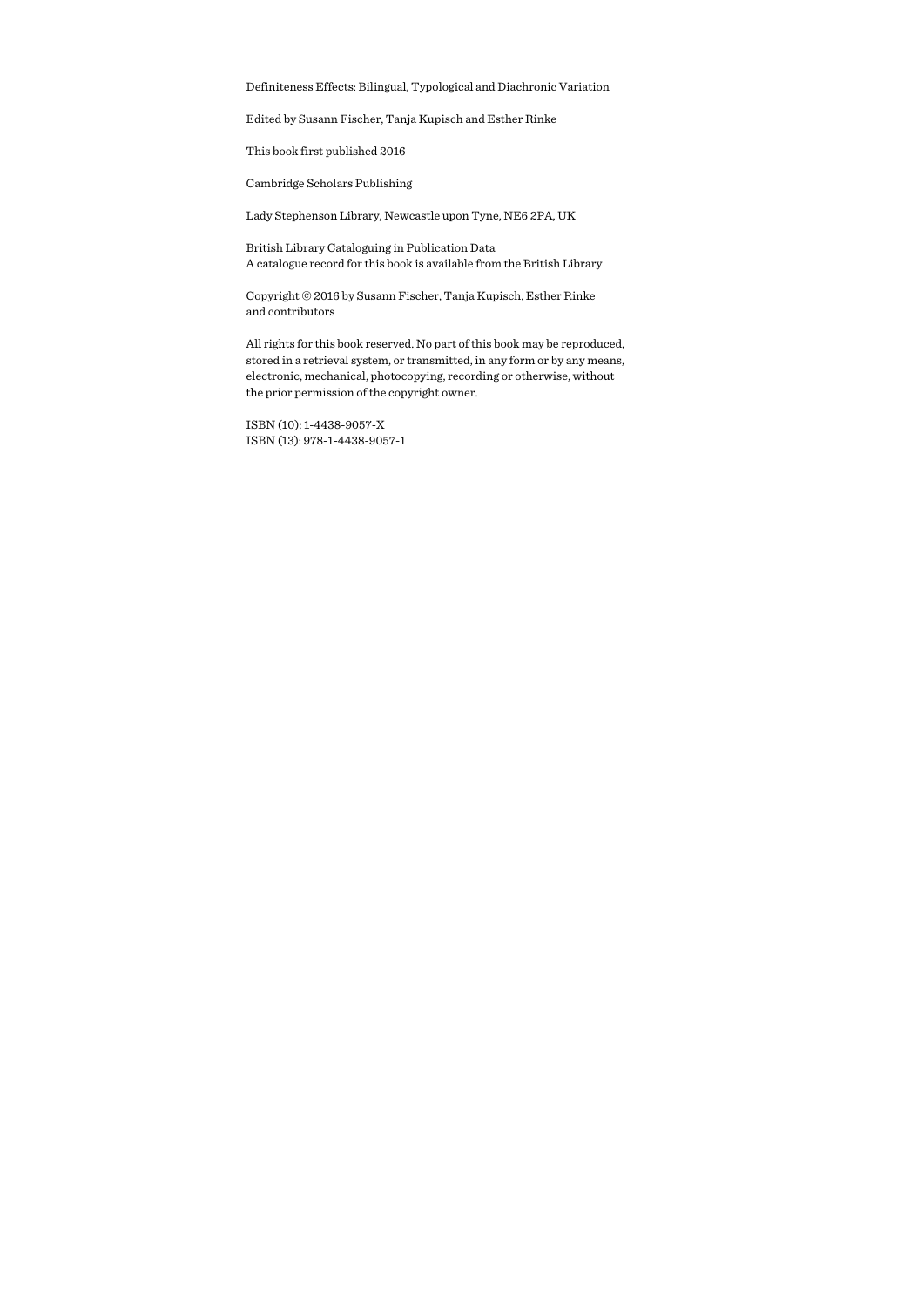# **CONTENTS**

| Susann Fischer, Tanja Kupisch and Esther Rinke                                                                                |
|-------------------------------------------------------------------------------------------------------------------------------|
| <b>I</b> Introductory Papers                                                                                                  |
| Definiteness Effect and Unaccusative Subjects:<br>An Overview and Some New Thoughts<br>Adriana Belletti and Valentina Bianchi |
| Definiteness Effects: The Interplay of Information Structure<br>and Pragmatics<br>Manuel Leonetti                             |
| <b>II Typological Perspective</b>                                                                                             |
| Pseudo-Existentials and Definiteness Effects in Italian<br>Silvio Cruschina                                                   |
| (In)definiteness Effects Once Again: The Case of Negated Existentials<br>Nadia Varley                                         |
| Definiteness Effect, Pronouns and Information Structure<br>in Catalan Existentials<br>Xavier Villalba                         |
| Existentials, Possessives and Definiteness in Samoyedic Languages<br>Beáta Wagner Nagy                                        |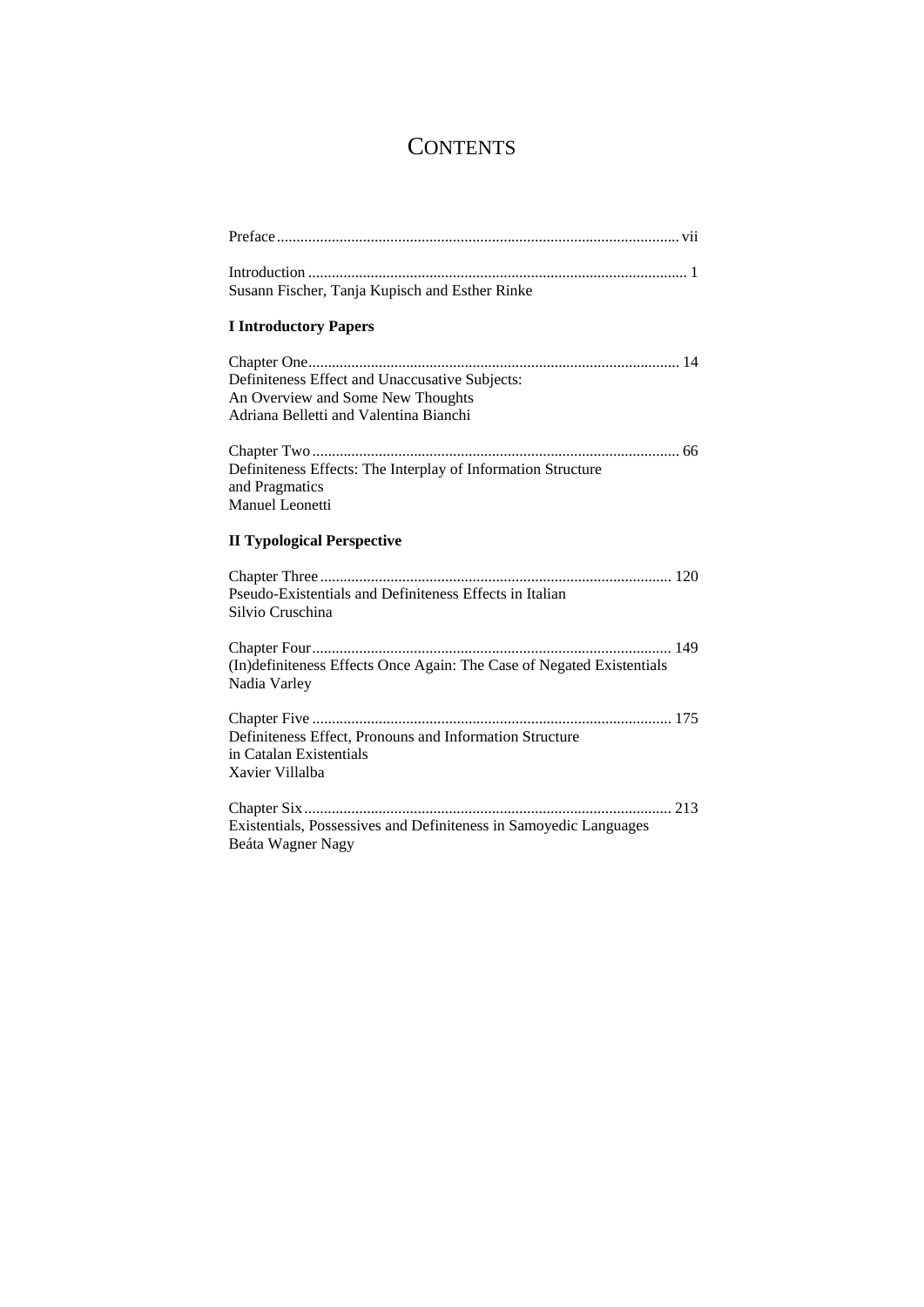### **III Diachronic Perspective**

| Modal Verbs in German and Definiteness Effects on the Subject<br>Argument – Focusing on Modern Standard German SOLLEN<br>and Middle High German SULN "shall"<br>Werner Abraham and Maiko Nishiwaki |
|----------------------------------------------------------------------------------------------------------------------------------------------------------------------------------------------------|
| The Evolution of Definiteness Effects with French IL Y A<br>from 1300 to Today<br>Charlotte Coy                                                                                                    |
| Existentials vs. Unaccusatives: The Definiteness Restriction in Romance<br><b>Susann Fischer</b>                                                                                                   |
| Verbal Aspect and Definiteness Effects in Catalan Absolute Small Clauses<br>Jorge Vega Vilanova                                                                                                    |
| Definiteness Effects in the History of French: The Case of Presentationals<br>Michael Zimmermann                                                                                                   |
| <b>IV Bilingual/Second Language Acquisition Perspective</b>                                                                                                                                        |
| Definiteness Effects in German-Turkish Bilinguals<br>Acquiring English as Third language<br>Tanja Kupisch                                                                                          |
| Japanese Speakers' L2 Acquisition of the English Definiteness Effect<br>Neal Snape and Setsu Sekigami                                                                                              |
| The Acquisition of Definiteness Effects in the L2 European Spanish<br>of L1 German and L1 Turkish Speakers<br>Marina Zielke                                                                        |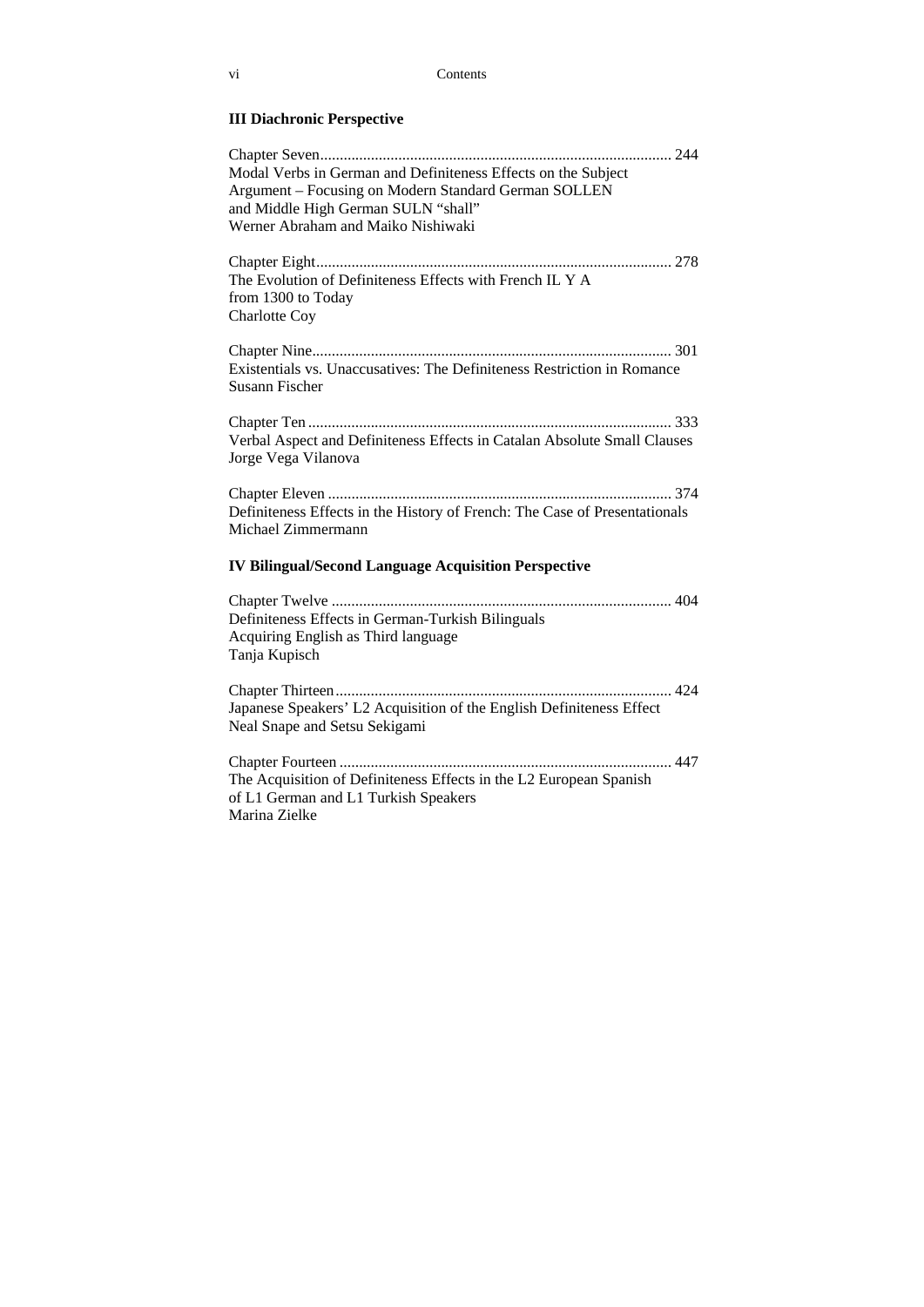### **PREFACE**

During the last four decades, especially with the rise of discussions on the syntax-semantics interface, definiteness restrictions have received increasing attention in theoretical and empirical research. Our idea has been to discuss and collect the different views in a single volume on "*Definiteness effects: typological, diachronic and bilingual variation*". Most of the papers were presented at the DGfS (Deutsche Gesellschaft für Sprachwissenschaft) in 2012 in Frankfurt; additional papers were added by approaching leading experts on the topic. Now, some years later, we are proud to present you with 14 papers of cutting edge research on the topic. We hope that you will enjoy the articles as much as we have.

There are quite a few people to whom we want to express our sincere gratitude for their help and support. Many thanks to the people who helped us reviewing the papers in the present volume: Artemis Alexiadou, Giuliano Bocci, Charlotte Coy, Barbara Egedi, Valentin Gusev, Wolfgang Meyer, Sabine Mohr, Svetlana Petrova, Oliver Schallert, Emanuela Sanfelici, Neal Snape, Renata Szczepaniak, Xavier Villalba, Jorge Vega Vilanova, Marina Zielke, and Michael Zimmermann,

We would also like to thank Sarah Jobus and Kirsten Brock for their comments and corrections on our introductory chapter, and Luana D'Agosto, Miriam Geiss, Sarah Jobus, Julia Ritz and Sarah Zander for their help with the formatting and final proof reading.

We also wish to thank Victoria Carruthers, Sophie Edminson, and Sean Howley for the support we received during the editing process.

Last, but not least our families and friends deserve to be thanked for their understanding and support and the countless ways in which they brighten up our lives outside linguistics.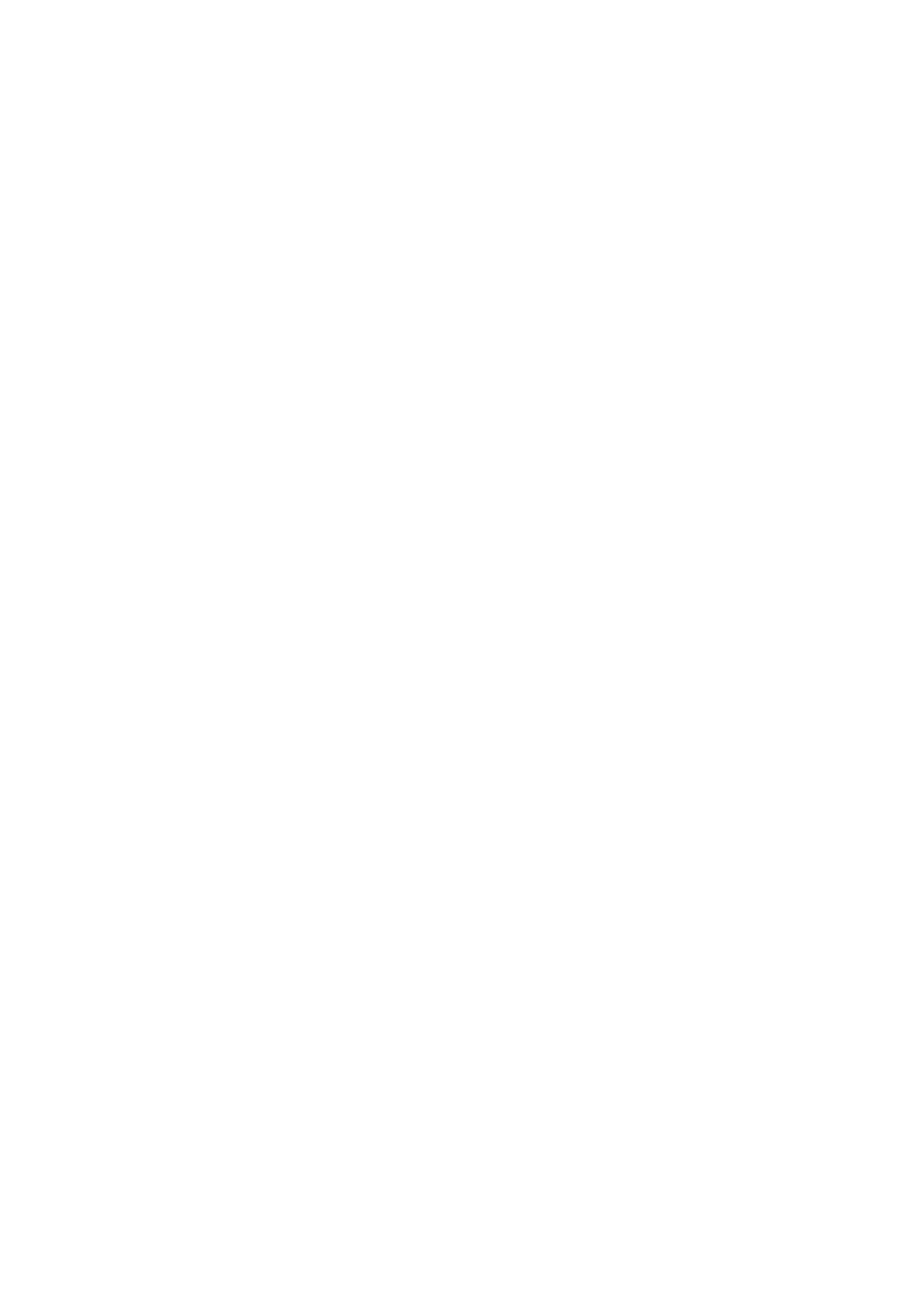### **INTRODUCTION**

## SUSANN FISCHER, TANJA KUPISCH AND ESTHER RINKE

Since Milsark (1977) and Perlmutter (1978) it has been well known that in certain sentence positions indefinite noun phrases are permitted (see 1a and 2a), while definite noun phrases are excluded (see 1b and 2b). Restrictions of this kind are termed "definiteness effects" and have been observed in existential (1) and unaccusative (2) constructions.

(1) a. There is a cat in my garden.

b. \*There is the cat in my garden.

- (2) a. There arrives a train.
	- b. \*There arrives the train.

The definiteness effect (DE; also *definiteness restriction*) has been discussed within different linguistic areas including syntax, semantics, and pragmatics, as well as combinations thereof. However, so far, no account has been able to explain all aspects pertaining to this phenomenon, including its motivation, exceptions to it, and variation across languages.

Discussions have mostly been based on English, although analyses of languages other than English have revealed typological variation with respect to the DE. For example, based on Italian, a null-subject language in which definite subjects are licensed not only in preverbal (3a) but also in postverbal (3b) position, it has been discussed whether null-subject languages generally allow exceptions to the DE.

| (3) | a. | Ш   | ragazzo è arrivato.    |                      |                    |
|-----|----|-----|------------------------|----------------------|--------------------|
|     |    | the | bov                    | is arrived           |                    |
|     | b. | E   |                        | arrivato il ragazzo. |                    |
|     |    | 1S  | arrived the            | boy                  |                    |
|     |    |     | 'The boy has arrived.' |                      | (Belletti 1988: 7) |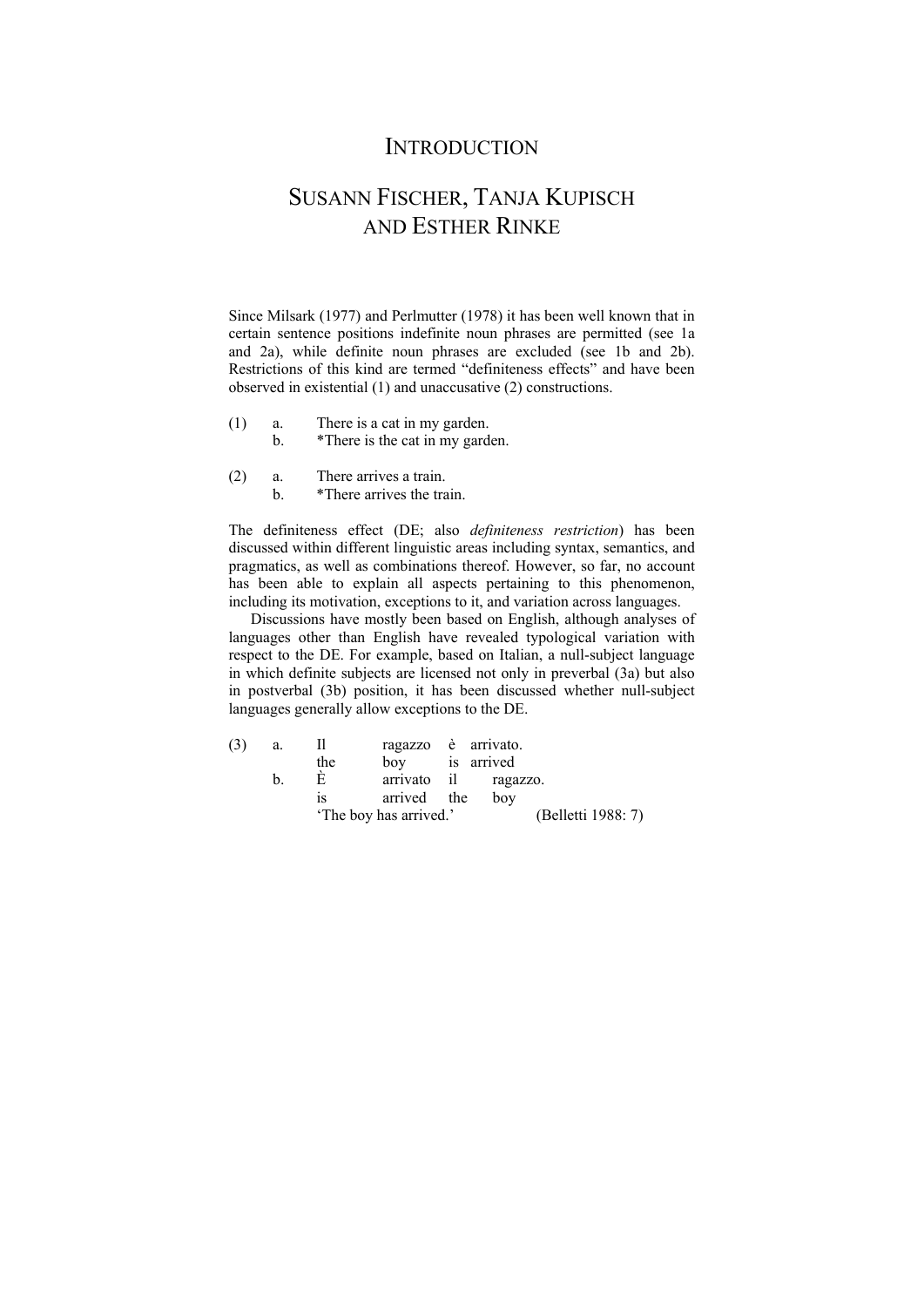However, Turkish and Russian, despite also being null-subject languages, show definiteness effects in affirmative but not in negative existentials (White et al., 2012). Such observation call into question whether the DE is a universal phenomenon that can be traced to a common source, like for example the null-subject parameter.

A thorough comparison of inter- and intra-linguistic variation shows that the DE correlates with a number of language- and constructionspecific properties. It turns out that, at least in some languages, existential sentences can be subdivided into different types, with each type behaving differently with respect to the DE. Furthermore, the information-structural interpretation of certain constructions and particular properties of strong pronouns, for example in Catalan, may have an impact on the DE.

From a diachronic perspective, a relevant question is whether one particular language has shown the DE in all its diachronic stages and whether the restriction has always been equally strict. For example, based on data from Old and Middle French, some authors argue that the DE may surface in different ways across languages, and that the DE is construction dependent and correlates with changes in the clausal architecture of the language. By determining the factors relevant for the development of the DE in different constructions and languages, diachronic studies can contribute to answering central questions about the interplay between syntactic structure on the one hand, and semantic and pragmatic factors concerning the interpretation of sentences which do or do not abide by the DE on the other hand. Similarly, learner behaviour in language acquisition studies may help us to distinguish universal trends from language-specific patterns. Studies in second language acquisition show how learners acquire the DE and whether or not L2 production is dependent on DE effects in their native language(s). For example, if learners acquire the DE in a second language although it plays out differently in their first language(s), there are good reasons to argue that the DE is a semantic universal to which learners have access at all stages of language acquisition.

In general, observations on definiteness restrictions have played an important role in the development and design of syntactic and semantic theories. They have influenced the way in which feature checking and the syntactic movement of objects and subjects are envisioned, and they have shaped our views on the syntax-semantics and semantics-pragmatics interfaces. For these reasons, the DE has received increasing attention over the past few years. However, most of the relevant studies are scattered in conference proceedings, working papers, and dissertation chapters, and are often hard to obtain. Our collection intends to fill this gap by offering a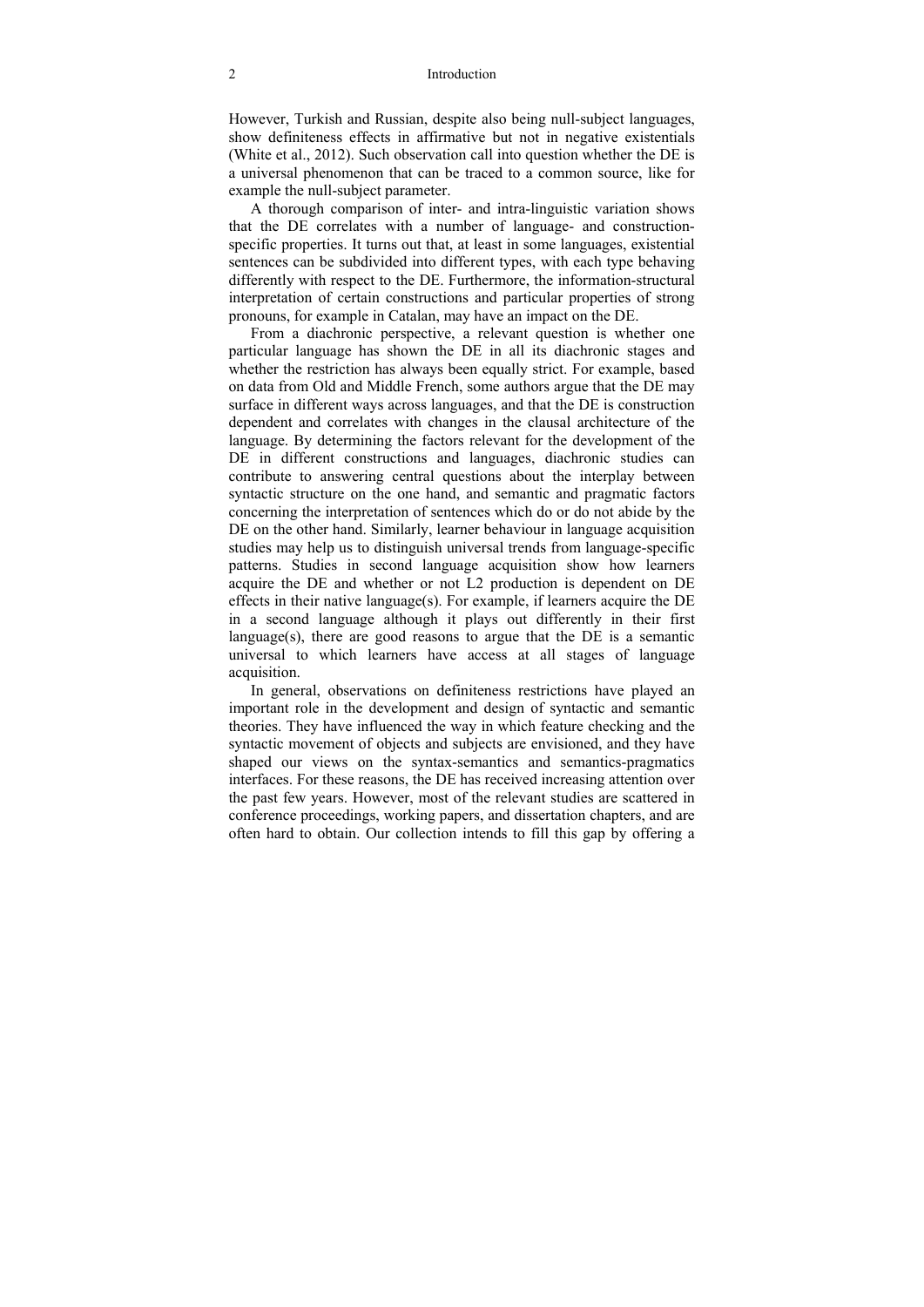compendium of up-to-date research. In particular, the book aims at contributing to the ongoing discussion about definiteness restrictions within a generative framework by presenting different perspectives –the typological, diachronic, and second language acquisition perspectives− in a single volume. While primarily focussing on the key syntactic features of the DE, many of the papers also address its semantic and pragmatic aspects and the syntactic-semantic interface, using different methodological approaches, including, for instance, corpus searches, introspection, and grammaticality judgement tasks.

The book consists of 14 chapters, which are representative of theoretically driven empirical research. The data covers Romance languages (Catalan, French, Italian, Spanish) and Germanic languages (English, German) as well as Bulgarian, Japanese, Turkish, and the Samoyedic languages.

The introductory papers by ADRIANA BELLETTI & VALENTINA BIANCHI and by MANUEL LEONETTI explore the syntactic, semantic, and information-structural foundations of the DE in unaccusative and existential constructions and develop existing proposals by adding new empirical and theoretical insights. Belletti & Bianchi focus on syntactic and semantic aspects, while Leonetti is primarily concerned with the impact of information structure on the DE.

Based on Belletti's (1988) original proposal, BELLETTI & BIANCHI reconsider the status of VP-internal unaccusative subjects (i-subjects), proposing a unified analysis for the i-subjects of unaccusatives and the subjects of existential sentences which assumes that in these constructions no phi-complete probe is available which can check nominative Case via Agree. According to Belletti & Bianchi, i-subjects correspond to a defective nominal projection (NumP) which receives Partitive Case via Agree with a defective probe lower than T. This probe contains number and gender features but lacks a person feature. As a consequence of this defectiveness, i-subjects lack the D-layer. Therefore, they cannot saturate arguments and are interpreted as property-denoting elements which are incorporated into the predicate. Under this view, only weak indefinites can be i-subjects. Definite postverbal subjects, by contrast, are analysed as occupying a vP/VP-peripheral focus position.

| (4) | pro | arrivata              | la ragazza. | (Italian) |
|-----|-----|-----------------------|-------------|-----------|
|     |     | arrived.F.SG the girl |             |           |

Overall, BELLETTI & BIANCHI see the DE as a deep and defining property of unaccusative verbs. Their view is supported by the early sensitiveness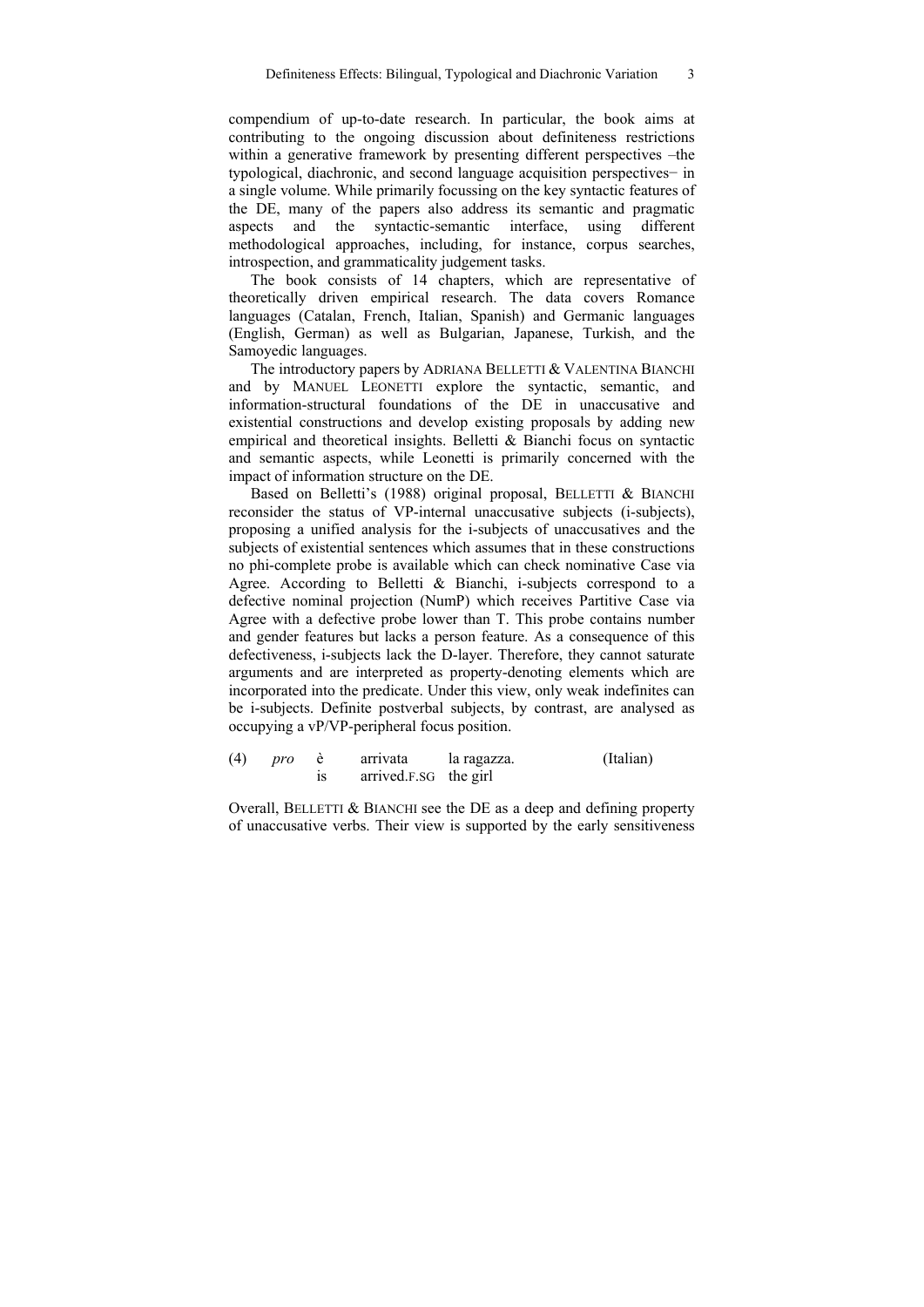#### 4 Introduction

to the definiteness of the postverbal subject with unaccusative verbs in first language acquisition.

MANUEL LEONETTI emphasizes the role of information structure (IS) in the analysis of the definiteness effect, arguing that the DE arises in two IS configurations: In constructions with wide focus the occurrence of anaphoric definite DPs is generally banned. In constructions with narrow focus exceptions are possible when the DP receives an availability/list reading. His account explains exceptions to the DE effect as the result of pragmatic inferences. In other words, pragmatic inferences can "repair" semantic mismatches by contextualizing the interpretation of the definite pivot in terms of narrow focus and an "availability reading", as illustrated in (5).

(5) (answer to the question: *Who can we leave the children with?*) C' è tua sorella. Loc is your sister 'There's your sister.'

Pragmatic inference is also held responsible for the resolution of cases of competing candidates in languages in which more than one form is available for a single meaning (e.g. Spanish and Sardinian *haber* 'have' vs. *estar* 'be') – the unmarked formal option is selected. Since *estar* is an alternative to *haber* in existential sentences, the DE is robust in Spanish/Sardinian *haber* constructions. In contrast, languages such as English and French may display definite pivots (with an ʻavailability' reading) in existential constructions because no competing option is available.

Although the two introductory papers focus on different aspects of the DE, the authors of these papers agree that the DE arises as a consequence of syntactic, semantic, and information-structural factors. Furthermore, they jointly assume that lexical factors play a role: Belletti & Bianchi propose that the DE is a defining property of unaccusative verbs; Leonetti attributes cross-linguistic differences to the availability of competing options in the lexicon. The authors also agree that exceptions to the DE are possible when postverbal definite subjects receive a narrow focus interpretation.

The second part of this book discusses the DE from the perspective of typological variation, specifically, the question whether the DE figures across languages and under which conditions this is the case. A general theme is the discussion of exceptions to the DE in the languages under consideration and how to account for them.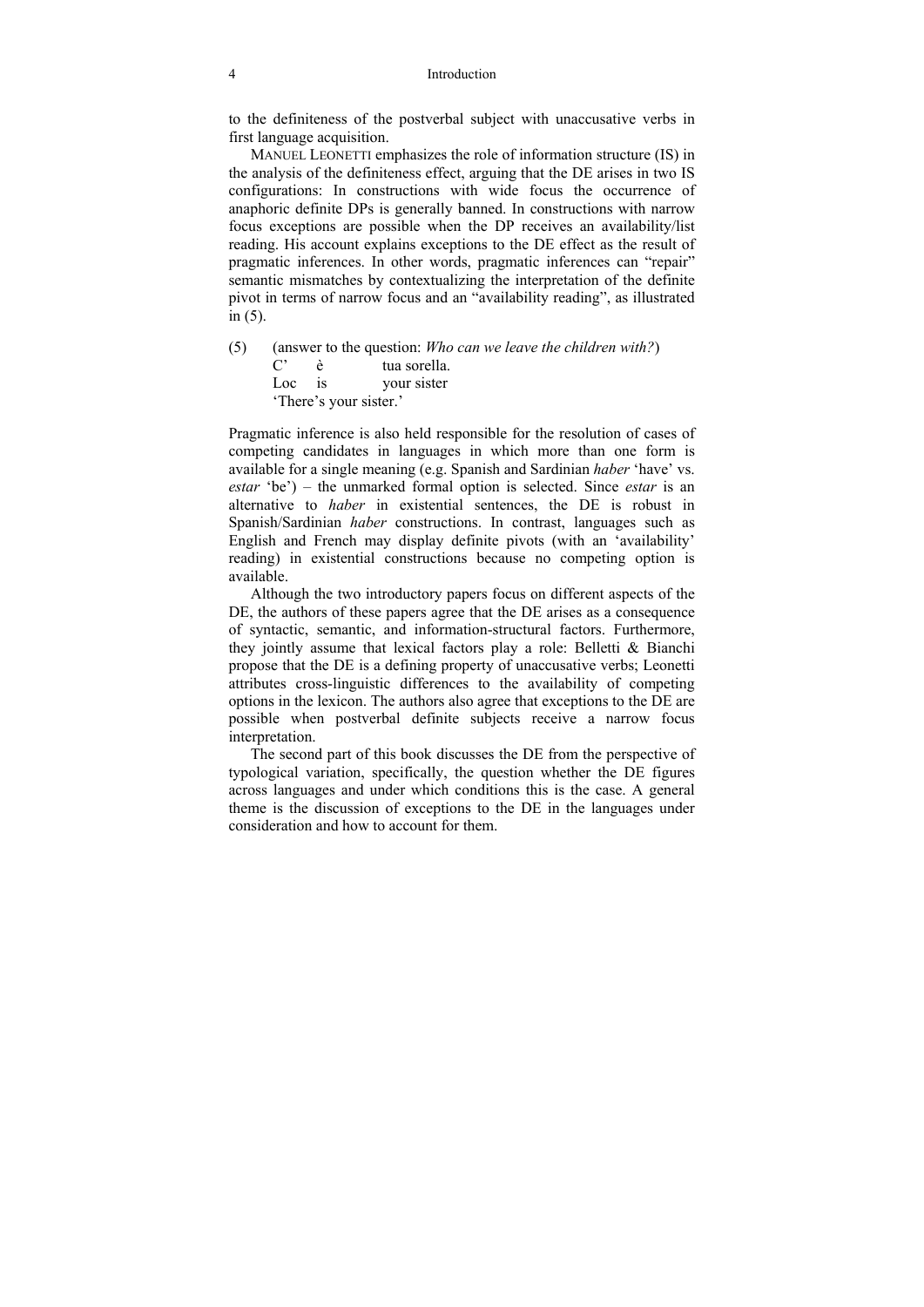SILVIO CRUSCHINA demonstrates on the basis of semantic and information-structure considerations that Italian existential sentences with a definite DP, e.g. *C'è il cane* 'There's the dog' and *C'è Gianni* 'There's Gianni', are not existentials proper. He analyses various types of *ci*sentences (*there*-sentences) in Italian. Existentials proper (his type I) and 'inverse locatives' (his type II) look very similar to each other. However, as Cruschina argues, the latter result from syntactic operations related to information structure. Such operations transform a locative predication, which is morphologically similar to a type I existential. The other two types of *ci*-sentences can be characterized as deictic (his type III) and presentational (his type IV). Cruschina's classification sheds new light on the apparent differences between Italian and other languages, such as English, with regard to definiteness effects. He argues that only type I *ci*sentences are genuine existentials, while the other types, despite their superficial similarities, correspond to different constructions. The absence of definiteness effects in Italian and the relative differences with respect to English are therefore explained in terms of pseudo-existential constructions, which are independently available in Italian but not in English. At first sight, these pseudo-existential constructions resemble existential sentences proper, but a contrastive analysis of the pragmatic, semantic, and syntactic properties of the elements occurring in these sentences reveals that they are different from genuine existentials. The analysis thus suggests that, contrary to traditional assumptions, there are no exceptions to the DE in Italian.

NADIA VARLEY focusses on negated existential constructions in Bulgarian. These allow arguments that are marked by a definite article and doubled by a clitic, as illustrated in (6). Varley argues that the occurrence of definite arguments in these constructions only constitutes an apparent exception to the DE. She assumes that definite arguments in negated existential constructions occur outside the domain of existential closure (Diesing 1992) and have either been left dislocated to CP or dislocated to a designated Topic-Position (TopP) within a split vP-domain.

| (6) | V gradinata    | $\lfloor$ <sub>V</sub> P T <sub>op</sub> $\mathbf{g}$ <b>i</b> | $\vert$ <sub>3vP</sub> njama    |  |
|-----|----------------|----------------------------------------------------------------|---------------------------------|--|
|     | in garden-the  | CL.ACC.PL                                                      | NEG-have <sup>[-AGR]</sup> .PRS |  |
|     | $-deca-ta$ ]]  |                                                                |                                 |  |
|     | (children-DEF) |                                                                | (Bulgarian)                     |  |

Both the obligatory occurrence of a coreferential clitic in such constructions and the incompatibility of the argument with a broad focus interpretation provide further evidence in support of Varley's analysis. Since a decomposed vP-domain in the sense of Belletti (2005) offers an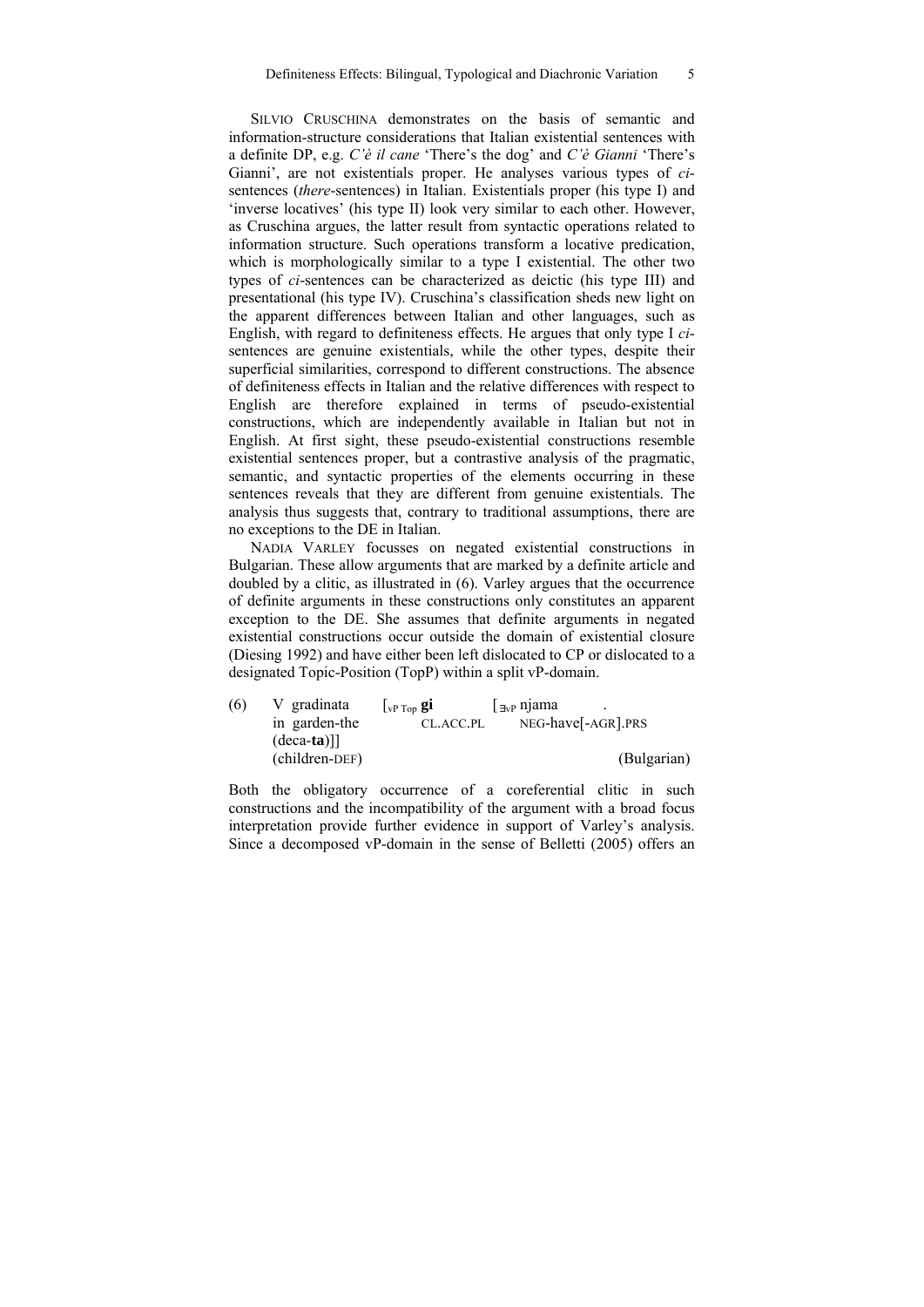#### 6 Introduction

escape hatch for an otherwise illegitimate definite/specific DP in existential constructions, Varley argues that the DE as a grammatical constraint should be maintained. Apparent DE violations in Bulgarian existentials are due to independent discourse features in the syntax.

XAVIER VILLALBA discusses existential constructions in Catalan. Like in Italian, existentials in Catalan allow definite DPs and proper nouns in the pivot position but show a strong restriction against personal pronouns.

| a. |  |                             |           |  |                                                                                                               |
|----|--|-----------------------------|-----------|--|---------------------------------------------------------------------------------------------------------------|
|    |  |                             |           |  |                                                                                                               |
|    |  |                             |           |  |                                                                                                               |
| h. |  |                             | ell.      |  |                                                                                                               |
|    |  |                             | he        |  |                                                                                                               |
|    |  |                             |           |  | (Rigau, 1988: ex. 2d)                                                                                         |
|    |  | *Hi<br>LOC<br>'He is here.' | ha<br>has |  | Hi havia el degà, a la reunió.<br>LOC had the dean at the F meeting<br>At that meeting, the dean was present. |

Villalba proposes that the DE in Catalan results jointly from pragmatic requirements on pivots concerning the existential predicate and the nature of the elements occurring in the pivot position. Pronouns are banned from pivot positions because the pragmatic and informational requirements of pivots exclude anaphoric elements. In addition, Catalan strong pronouns in pivot position cannot be contrastive because they cannot alternate with a clitic, or a weak or a null variant. However, when the contrastive reading is obtained by 'external means', such as focus particles (*only*) or reinforcers (*oneself*), pronouns receive a stronger referential interpretation and can be rescued as pivots.

BEÁTA WAGNER NAGY discusses definiteness in several Samoyedic languages, e.g. Selkup and Nganasan, focussing on existential, locative, and possessive constructions in Nganasan. The Samoyedic languages have neither definite nor indefinite articles, which makes it more difficult to see what falls under the definiteness effect and what interacts in these constructions. The author shows that one way to express definiteness in Samoyedic languages is through the non-possessive use of possessive suffixes; furthermore, she demonstrates that possessive and existential constructions are closely related.

(8) *məu-ðu sʲürü ŋilʲənu čii-məə* earth-3sG snow.GEN under hide-PTCP.PASS.3SGVX 'The earth is hidden under snow.' [KNT, 1994]

Wagner Nagy proposes that the choice of the copula verb is decisive for the interpretation of a given sentence. All Northern Samoyedic languages have different copulas for locatives as compared to existential sentences.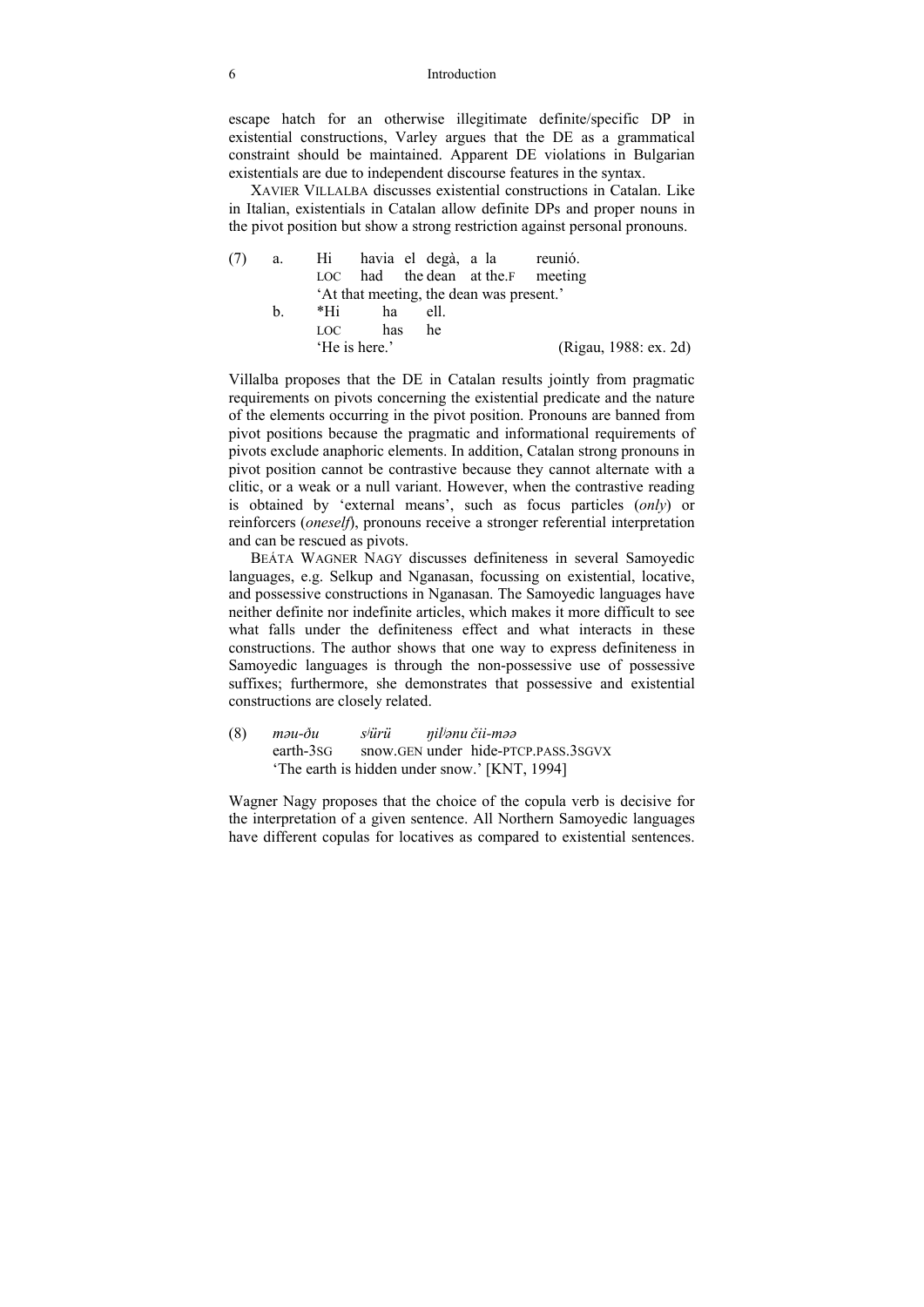In cases where no explicit morphological marking for the definiteness of the theme (neither a different copula nor a definiteness marker) is present, as in Selkup, locational and existential sentences only differ from each other in terms of word order.

Overall, all authors agree that the DE is a universal phenomenon which arises from the complex interplay of syntactic, semantic, and informationstructural factors. They further agree that exceptions to the DE are only apparent and can be explained as alternative constructions which are only superficially identical to existential or unaccusative constructions, for example pseudo-existentials in Italian (Cruschina) or topicalization structures in Bulgarian (Varley). Similarly, there are certain means by which the NPs of an existential sentence can be modified so that the definiteness effect is avoided (Wagner Nagy). Like Belletti & Bianchi and Leonetti, the authors highlight the role of information structure in accounting for exceptional occurrences of definite noun phrases (cf. in particular Villalba's analysis of Catalan).

The third part of the book is concerned with definiteness effects from a diachronic perspective, focussing on different constructions, e.g. impersonal constructions and small clauses. A central question is whether the structures under investigation have remained diachronically stable with respect to the DE, and which factors have influenced the DE in various diachronic changes.

WERNER ABRAHAM & MAIKO NISHIWAKI are concerned with modal verbs and definiteness interpretations of the subject argument of modal verbs; specifically *sollen* 'shall' in Modern Standard German and *suln* 'shall' in Middle High German are investigated. Their starting point is the generalization that certain features of past marking on the predicate elicit evidential readings of the German modal verb *sollen.* Abraham and Nishiwaki discuss to what extent contextual factors (aspectuality of the infinitival complement, grammatical person on the modal predicate) trigger definiteness effects on the embedded infinitivals. In other words, they seek to find how the polyfunctionality of German(ic) modal verbs is disambiguated through the (in)definiteness reading of the embedded construction. The contribution uses insights from the well-known relation between aspect and definiteness, which are claimed to be exponents of one and the same superordinate notion.

CHARLOTTE COY investigates the diachronic development of different kinds of existential constructions in French. Based on a diachronic corpus study, she identifies exceptions to the DE and explores their diachronic evolution. The paper shows that the existential constructions under investigation have evolved differently: *il y a*, which is the oldest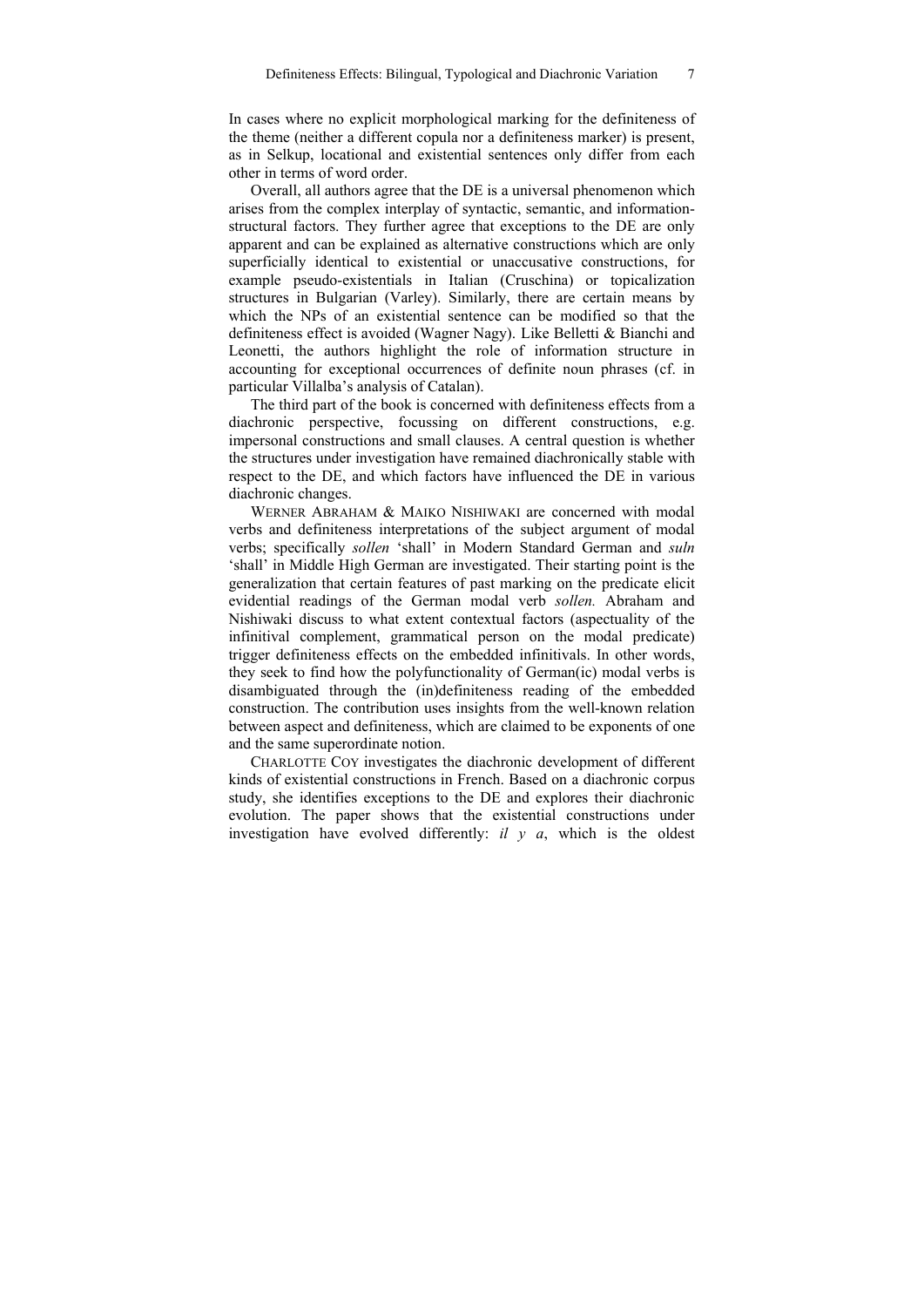#### 8 Introduction

construction, shows a continuous increase in the types of definite determiners in the postverbal DP as well as in their frequency. *Il existe*, by contrast, is a more recent construction and co-occurs only rarely with a definite postverbal DP. Coy accounts for this discrepancy by arguing that *il existe* introduces a genuine existential construction, whereas *il y a* often fulfils other functions, appearing, for example, in 'list readings', as 'reminders', or to denote 'locations'. Coy's data provides evidence in favour of a higher degree of grammaticalization concerning the *il y a* construction.

SUSANN FISCHER compares the distribution of definiteness effects in unaccusative and existential constructions across Romance. She argues that definiteness effects in unaccusatives have a syntactic explanation, while the DE in existential constructions has a semantic or pragmatic explanation. According to her analysis, the DE in unaccusatives is dependent on whether a language is a null-subject language or not, since in null-subject languages it is the verb that checks the EPP, and, as a consequence, postverbal subjects are allowed in positions where they escape a weak existential interpretation (cf. Fischer 2010). The DE in existential sentences, by contrast, is independent of whether a language is a null-subject language or not. In existential sentences, a number of other factors, such as word-order variation and its connection to information structure, play an important role.

JORGE VEGA VILANOVA provides a new approach to absolute small clauses on the basis of new data from Modern and Old Catalan, e.g. *Un cop acabats els deures, podeu sortir a jugar* 'When you finish your homework, you can go and play' [literally, 'Once finished the homework']. Based on a comparison of the properties of absolute small clauses across Romance, the author shows that some of their properties have not been properly explained in previous accounts. For instance, the nominal argument of small clauses shows definiteness restrictions that are not attested in Old Catalan. In order to explain these restrictions, Vega Vilanova proposes an extended syntactic structure for absolute small clauses. More specifically, he argues that the aspectual feature of the participle is decisive in explaining the definiteness restriction on the nominal argument. The author thus shows that the definiteness restriction on absolute small clauses is different in nature from the definiteness effect in existentials or unaccusatives, despite some similarities between these three types of constructions.

MICHAEL ZIMMERMANN investigates the DE based on impersonal constructions (ICs) in medieval French and discusses the relation between the DE and the null-subject property. His starting point is the fact that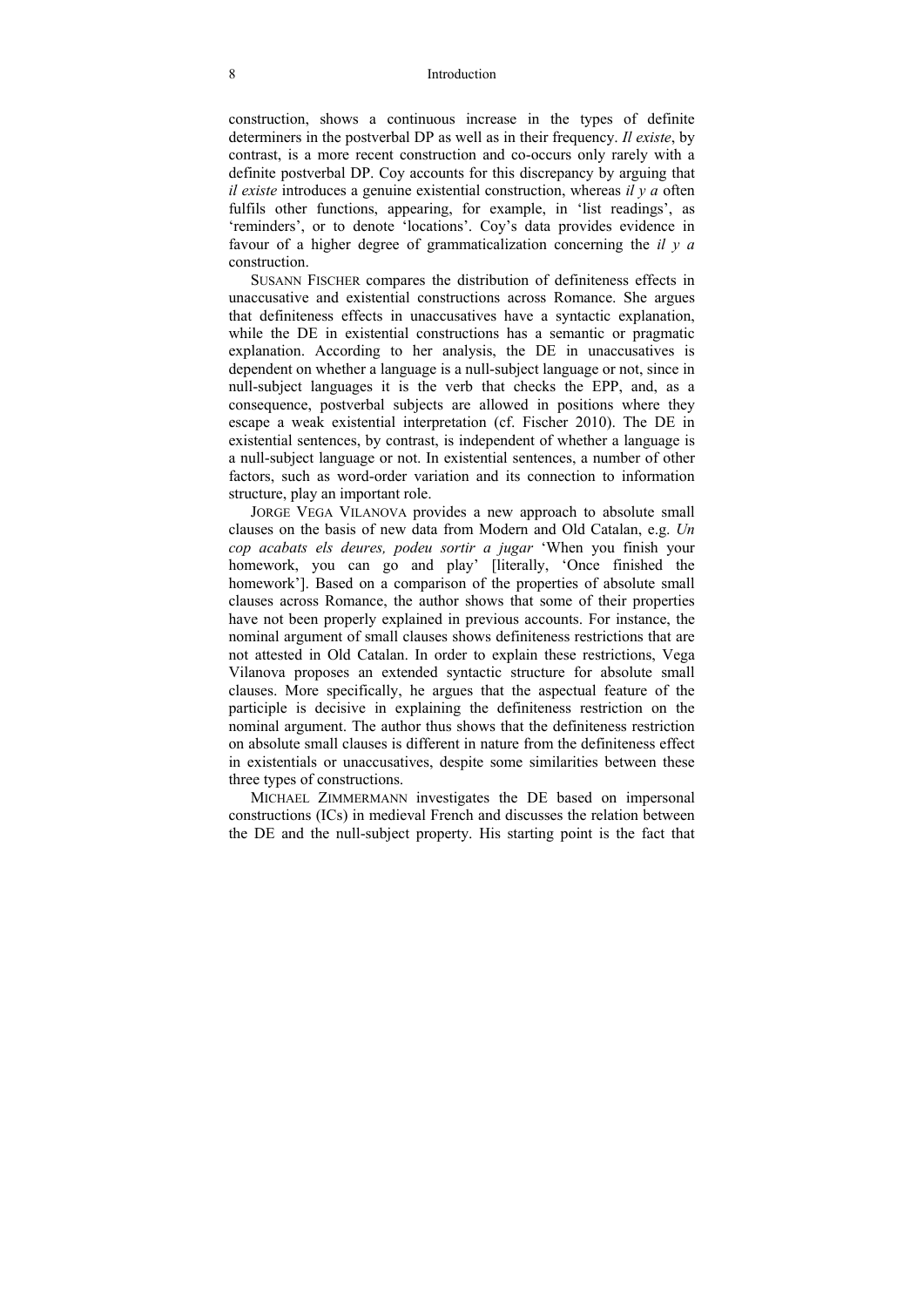Modern Standard French generally shows Definiteness Effects, although there is a small set of well-defined exceptions. Since Modern Standard French is a non-null-subject language, this observation is consistent with the postulated link between the DE and the non-null-subject property. In its medieval stage, i.e. before the  $17<sup>th</sup>$  century, French has often been analysed as a null-subject language because subject pronouns are not consistently overt. This view, however, has been debated, since the omission of subjects is syntactically constrained. Given this controversy, a relevant question is whether or not the DE can be observed in the medieval stages of French. Zimmermann discusses this question based on ICs in a large diachronic data corpus. He argues that, like in Modern Standard French, the DE is also found in medieval French, thus supporting his analysis of medieval French as a non-null-subject language.

All the authors in this section contribute to the discussion on the defining properties of the DE on the basis of diachronic data. Coy shares with authors of previous chapters (e.g. Leonetti and Cruschina) the idea that languages may have different ways of realizing existential constructions and that existentials proper have to be differentiated from other (superficially identical) constructions. Fischer and Zimmermann, for example, argue against the view advocated by Belletti & Bianchi that the DE is a defining property of unaccusative verbs that holds universally. Rather, the availability of the DE depends on whether a language is a nullsubject language or not. Zimmermann argues with respect to French that the existence of the DE throughout the history of the language shows that the language has always been a non-null-subject language. Fischer distinguishes between unaccusatives and existentials. Only the latter universally exhibit the DE, whereas the former only show it when the language is a non-null-subject language. Vega Vilanova and Abraham  $\&$ Nishiwaki focus on constructions other than existentials and unaccusatives, specifically absolute small clauses (Vega Vilanova) and modal constructions (Abraham & Nishiwaki). They provide evidence that the DE may be present but figures differently depending on the construction.

The final part of the book combines three studies on the acquisition of the definiteness effect. All three studies investigate transfer effects in the acquisition of the DE in L2 learners of English or Spanish, and all three involve one language which does not show the DE in negative existentials, either Japanese or Turkish, so that transfer can be systematically predicted. While Snape & Sekigami and Zielke are concerned with L2 acquisition in the traditional sense, Kupisch addresses the question of the transfer source when two languages have been previously acquired.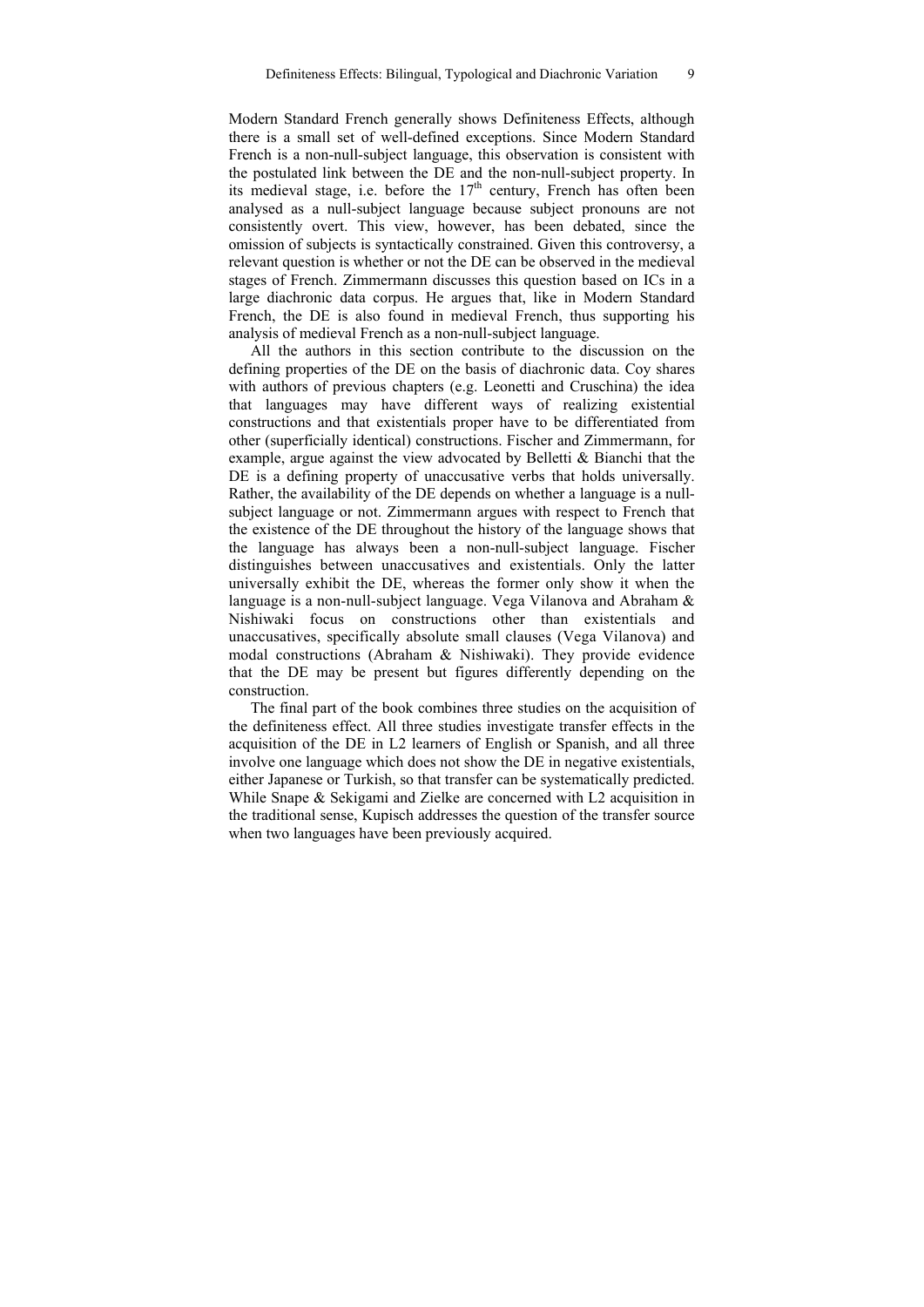#### 10 Introduction

TANJA KUPISCH is concerned with the role of cross-linguistic influence in the acquisition of the Definiteness Effect in English as a third language (L3) by German-Turkish bilingual speakers. The central questions are whether the speakers transfer the knowledge of the DE from one of their early acquired languages to their third language English and, if so, whether transfer depends on language dominance or typological proximity. Three different groups of speakers were tested: Turkish dominant bilinguals, German dominant bilinguals, and a group of balanced bilinguals. Since the DE differs systematically between Turkish and English, but not between German and English, problems with the DE in English could point to transfer from Turkish. More specifically, transfer from Turkish should result in problems with negative existentials since this is where Turkish differs from English and German. The experimental data show better performance with acceptable sentences than with unacceptable ones, but no noticeable effects of transfer. The three groups of speakers did not differ in their accuracy rates and did not behave differently with respect to positive and negative existentials. This indicates that neither language dominance nor typological proximity foster transfer concerning the DE.

NEAL SNAPE and SETSU SEKIGAMI investigate Japanese L2 learners of English regarding affirmative and negative existential sentences to see whether they accept violations of existential *there* constructions such as, for example, \**There is the man in the room*. As Snape and Sekigami argue, although Japanese L2 learners are known to struggle when using English articles, they may nevertheless know how definiteness functions. Similar to Turkish (cf. Kupisch, this volume; Zielke, this volume), Japanese shows the DE in affirmative sentences but not in negative sentences, so that cross-linguistic influence, if it occurs, should be visible with negative existentials. By testing 10 Japanese learners of English Snape & Sekigami show that Japanese L2 learners of English at advanced levels of proficiency are able to differentiate between grammatical and ungrammatical affirmative and negative existential sentences, while intermediate learners cannot detect the ungrammaticality of strong DPs in existentials. The results show that sensitiveness to the English DE is related to the learner's level of English; the higher the proficiency level, the more likely it is that the learner will be able to detect ungrammaticality (in general and with respect to strong definites in existentials). The data suggest that problems with articles in second language acquisition may be unrelated to definiteness.

MARINA ZIELKE investigates the acquisition of the DE in existential constructions in L2 European Spanish by monolingual L1 speakers of German and Turkish. The DE in European Spanish and German shows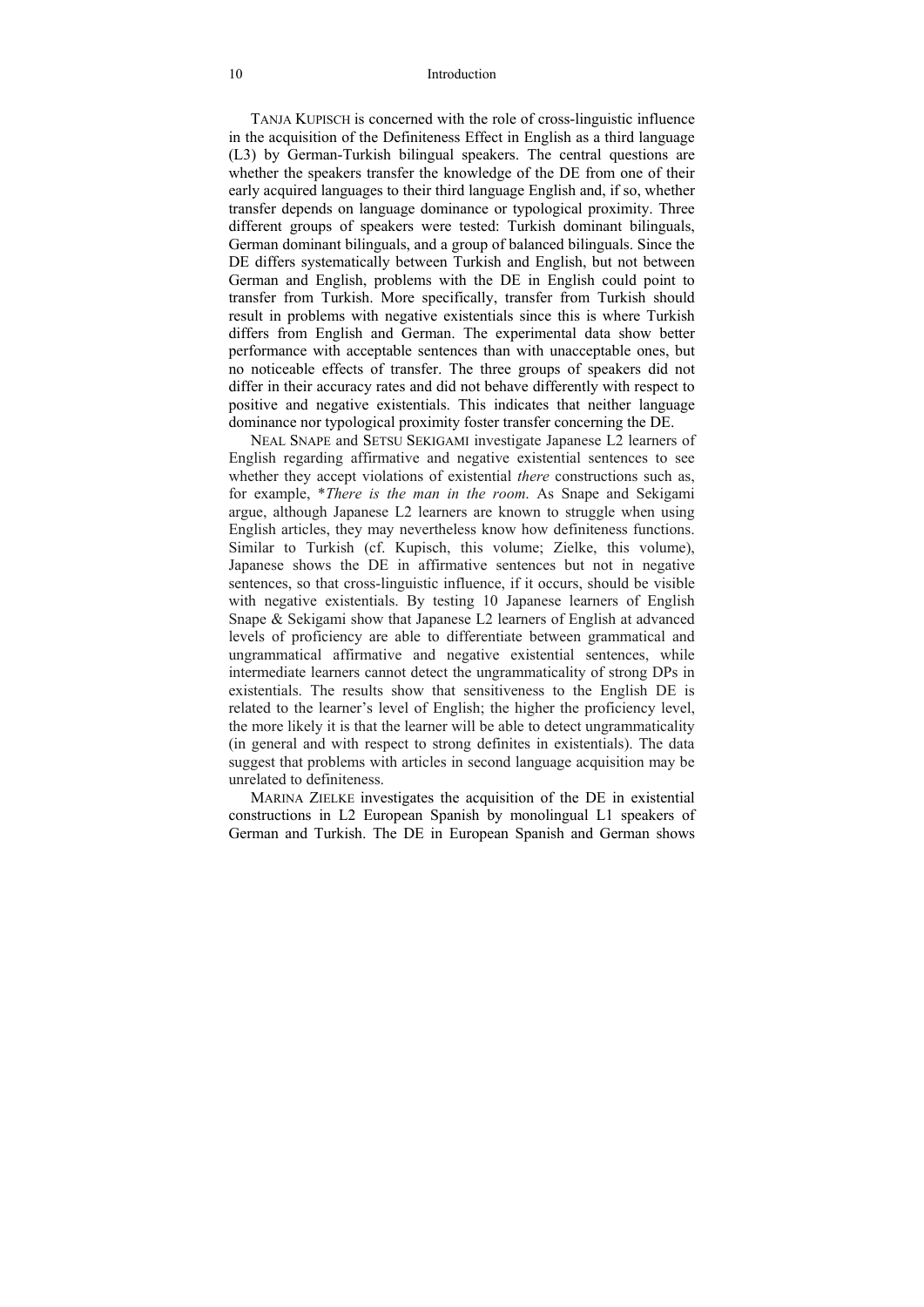similar effects, while Turkish differs from these two languages in that positive existentials show a DE, whereas negative existentials do not. Based on an acceptability judgement task, Zielke shows that all groups except the intermediate L1 Turkish group acquire the DE very well. The results thus show advantages in the acquisition of the DE if there are strong similarities between L1 and L2. At the same time, differences between L1 and L2 can be overcome at advanced levels of proficiency. Thus, in line with Snape & Sekigami's results, proficiency plays a role.

In summary, all three papers on foreign language acquisition show that the DE can be acquired at advanced levels of proficiency, independently of differences between the learners' first and second languages. These results suggest that the DE is a semantic universal to which learners have access throughout their lifespan.

All in all, the book brings together different approaches to the DE with fresh data from hitherto unexplored languages. Even from this short overview of the different papers, it seems clear that the DE can only be accounted for when different linguistic levels are included in the analysis of the phenomenon. Diachronic and acquisition data support the robustness of the effects in the evolution of language across centuries and within language learners. Thus, the contributions in this book provide new empirical insights and, we hope, carve new paths for future investigations.

#### **References**

- Belletti, Adriana. 1988. The case of unaccusatives. In *Linguistic Inquiry*,  $19 \cdot 1 - 34$
- —. 2005. Extended doubling and the vP periphery. *Probus* 17, 1-35.
- Diesing, Molly. 1992. *Indefinites*. Cambrigde, Mass.: MIT
- Fischer, Susann. 2010. *Word-order as a trigger for grammaticalisation*. Amsterdam: Benjamins.
- Milsark, G.L. 1977. Toward an Explanation of Certain Peculiarities of the Existential Construction in English. In *Linguistic Analysis* 3: 1-29.
- Perlmutter, David M. 1978. Impersonal Passives & the unaccusative hypothesis, In *Berkeley Lingusitic Society* 4: 157-189.
- Rigau, Gemma. 1988a. Els predicats no verbals i l'efecte d'especificitat. *Estudi General*8, 51-64.
- White, Lydia, Alyona Belikova, Paul Hagstrom, Tanja Kupisch & Öner Özçelik. 2009. Restrictions on definiteness in second language acquisition. Affirmative and negative existentials in the L2 English of Turkish and Russian speakers. *Linguistic Approaches to Bilingualism*   $2.1:56-84.$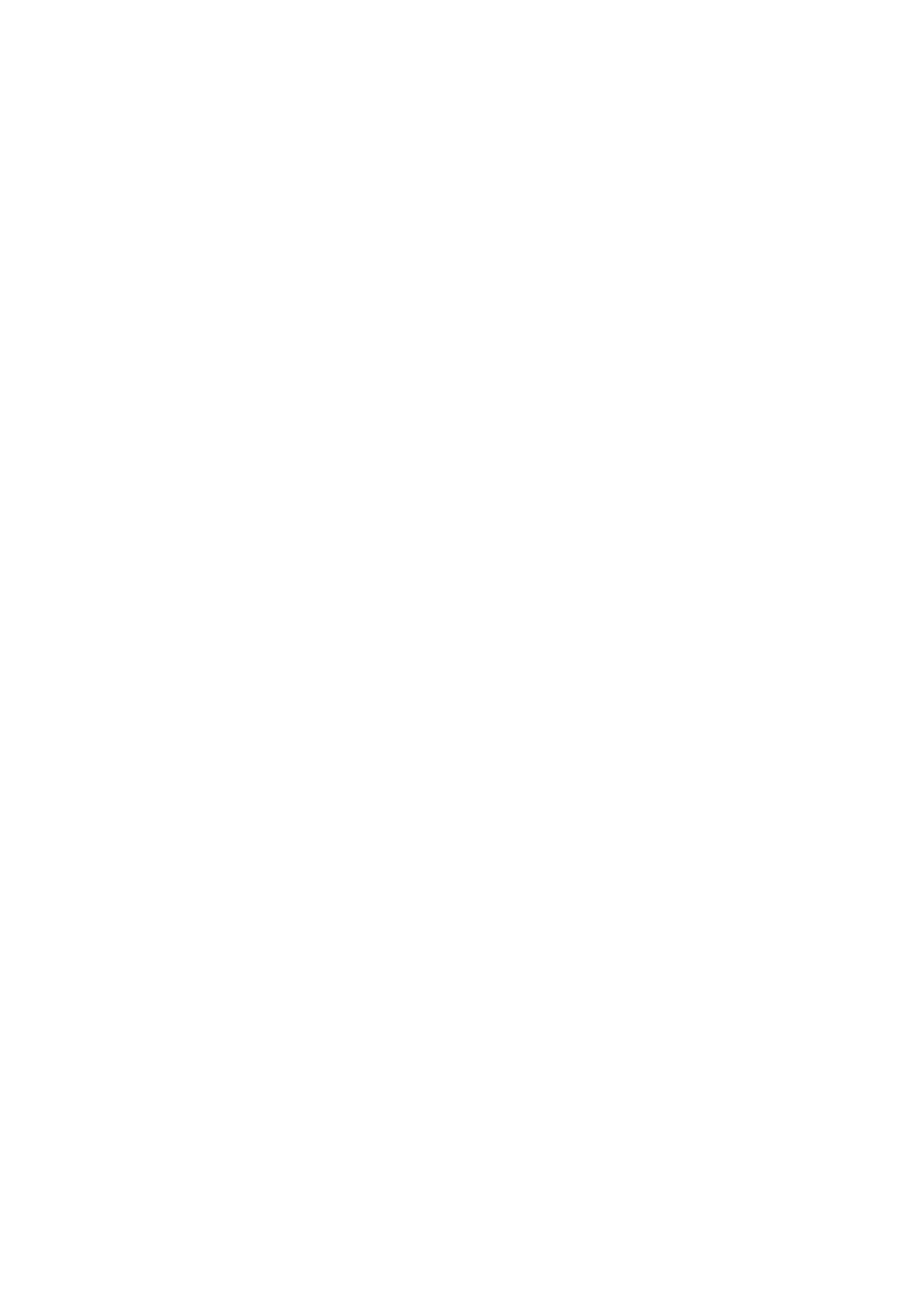# **INTRODUCTORY PAPERS**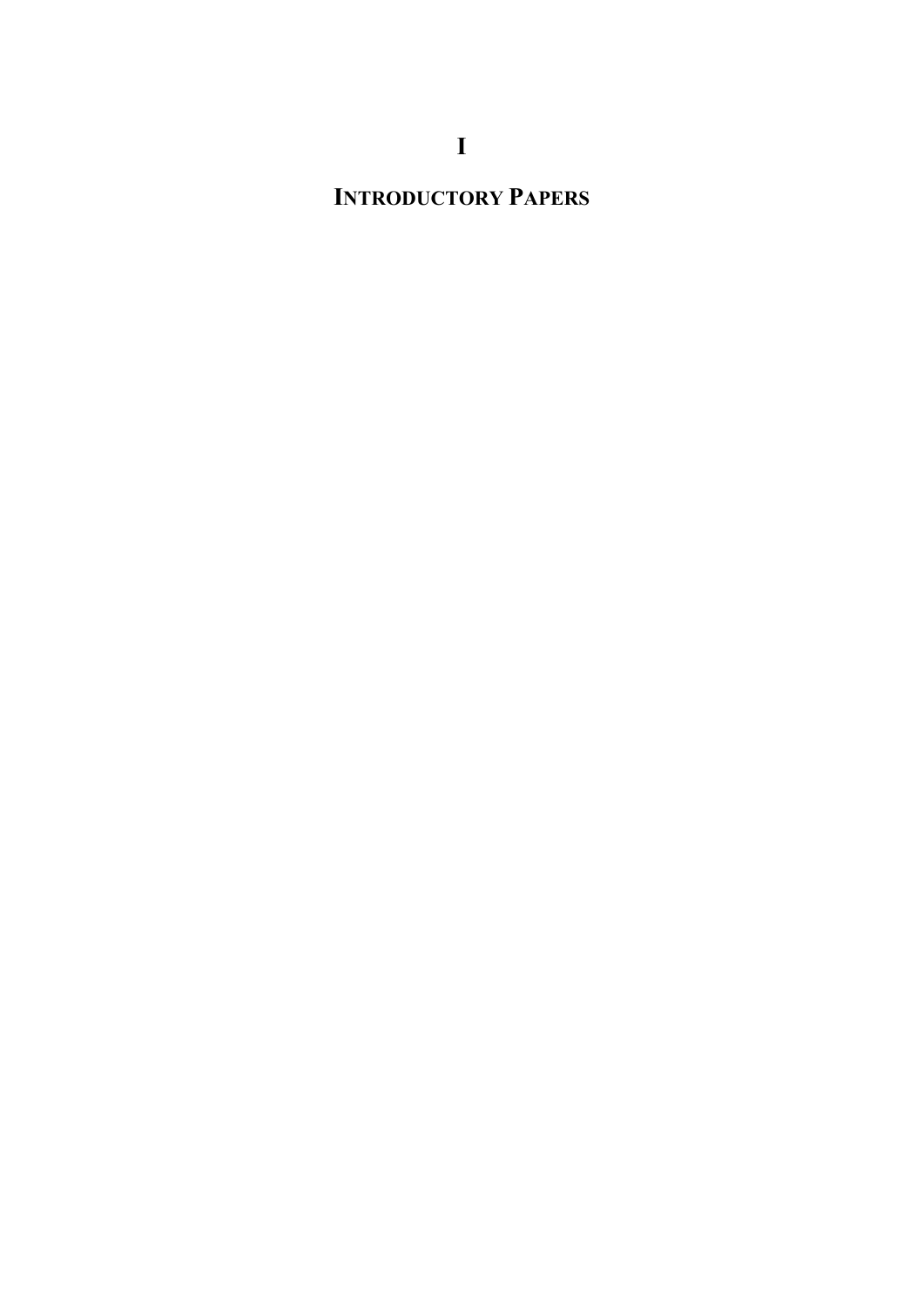### CHAPTER ONE

## DEFINITENESS EFFECT AND UNACCUSATIVE SUBJECTS: AN OVERVIEW AND SOME NEW THOUGHTS\*

### ADRIANA BELLETTI AND VALENTINA BIANCHI

#### **1. Introductory Overview**

Milsark (1974, 1977) in his seminal work singled out a property which typically affects the post-verbal noun phrase of existential clauses in English *there* sentences like (1a): this noun phrase must be indefinite. He also noted that, in this language, the same property affects the post-verbal noun phrase of certain verb types (e.g. appearance verbs.) as in (1b), also possible in *there* sentences, although at a peculiar stylistic level in this case (e.g. fairy-tales etc.):

(1) a. There is a man/\*the man in the garden.

 $\overline{a}$ 

b. There arose a storm / \*the storm here.

Before the unaccusative hypothesis made its way in the forefront of the theoretical debate in formal syntax (Perlmutter 1978, Burzio 1986), Milsark called these verbs the "inside verbals", thus anticipating the fundamental insight of the unaccusative hypothesis according to which the

<sup>\*</sup> We thank David Beaver, Fréderique Berthélot, Cornelia Hamann, Günther Grewendorf, Petra Schulz, Ur Shlonsky for feedback on (often subtle) data. Although this article has been conceived and worked on jointly in all steps of its elaboration, Adriana Belletti takes direct responsibility of sections 2.3, 4.1, 5, 5.1, and Valentina Bianchi of sections 2.1, 2.2, 3, 4.2, 4.3. The introductory and concluding sections 1, 2 and 6 are in common. Adriana Belletti's research was funded in part by the European Research Council/ERC Advanced Grant 340297 SynCart – "Syntactic cartography and locality in adult grammars and language acquisition".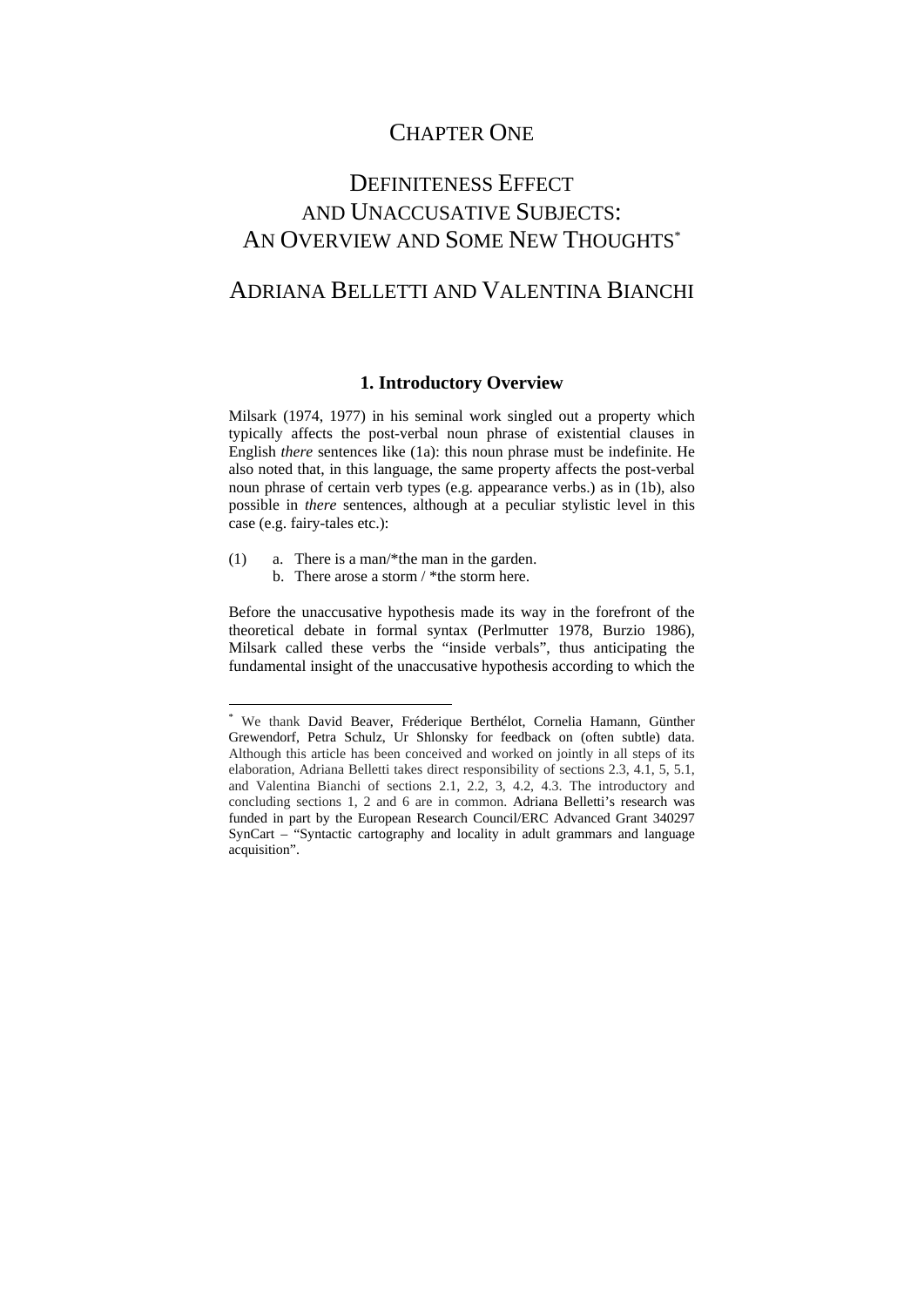nominal argument of an unaccusative verb, which can appear in the postverbal position of *there* sentences and which in SV declaratives is the preverbal subject of the clause, is in fact its internal argument and never is nor was an external argument (following Williams' 1981 influential terminology, widely adopted ever since). This property came to be known as the *definiteness effect* (DE). Much work has been devoted to *there* sentences and to the DE more generally in the eighties and later, also adding a crosslinguistic dimension by introducing descriptions in the same domain of languages different from English (Safir 1982, Stowell 1981, Williams 1984, Belletti 1988, Lasnik 1992, 1999, more recently Deal 2009, Fischer this volume and references cited therein; McNally 2011 for a review of the semantics literature on existential sentences; see also further references cited throughout, although no list can do justice to such a long lasting debate).

DE characteristically emerges in structures featuring an expletive and a post-verbal subject in either existential sentences like (1a) or in sentences with an unaccusative verb as in (1b); similarly, the effect shows up in (2a) and in (2b) in French and in sentences with a transitive verb in the passive voice as in (2c), again illustrating with French. In all cases, only an indefinite noun phrase can occupy the postverbal position.

- (2) a. Il y a trois filles ici. EXPL there have.3sG three girls here 'There are three girls here.'
	- b. Il est arrivé trois filles/\*les filles. EXPL is arrived.MSG three girls/ the girls 'There arrived three /\*the girls.'
	- c. Il a été tué un homme/\* l'homme. EXPL has been killed MSG a man / the man 'There was killed a man/\*the man.'

This type of sentences open up the issue of the licensing of the postverbal noun phrase; since this noun phrase corresponds to the preverbal subject of SV declaratives containing the same verb, it is often referred to as a postverbal subject. Within Government and Binding, one main issue was to account for the licensing of the postverbal subject w.r.t. Case. The proposed solution was to link the expletive and the associate noun phrase by means of a representational chain, whereby the expletive received Nominative Case in the preverbal subject position/Spec,IP and transmitted it to the associate; by hypothesis, only indefinite noun phrases could enter such a representational chain without violating any constraint, most notably the Binding Condition C (see Safir 1982: 172 ff., 239 ff.; Safir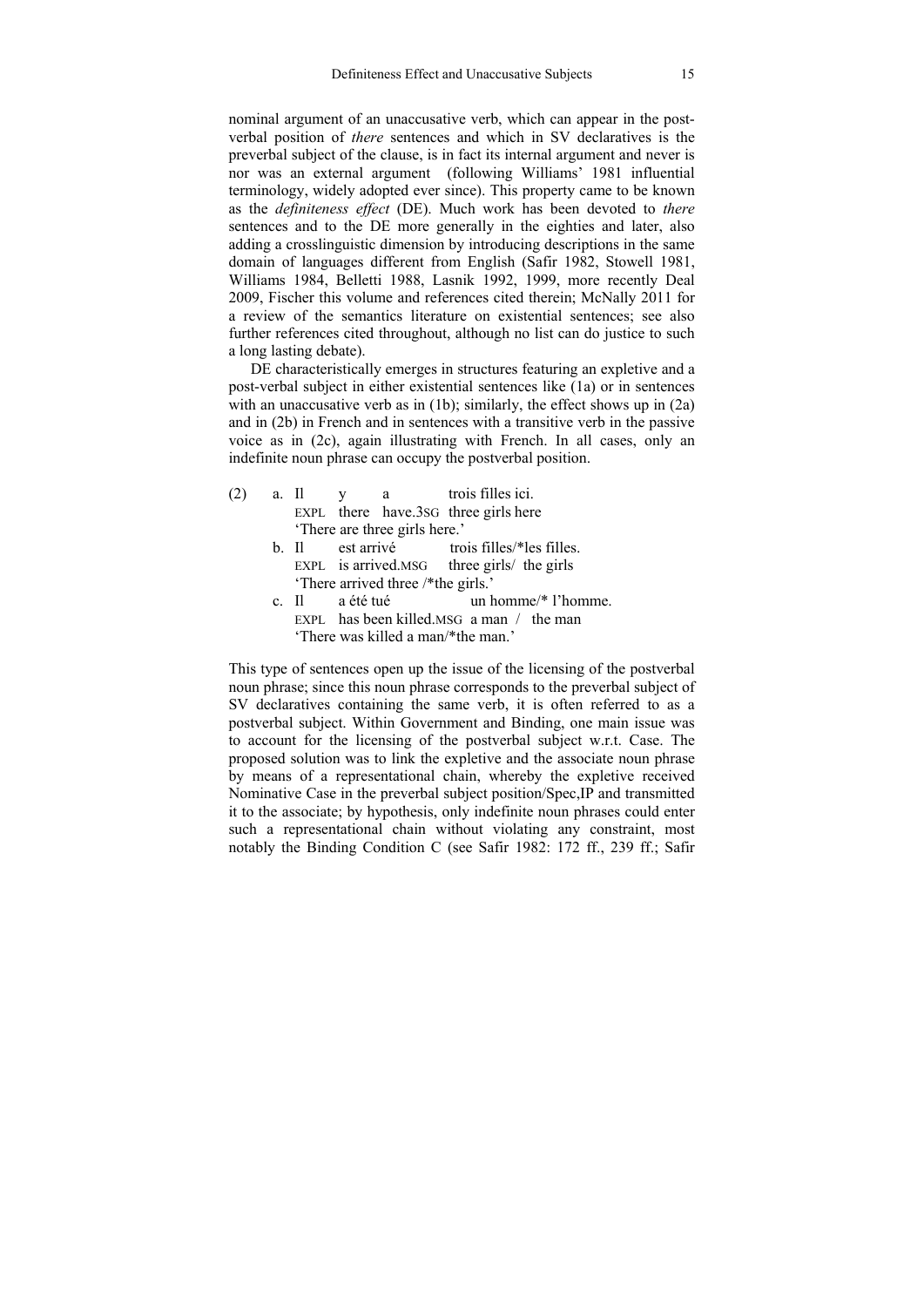1987; Rizzi 1982). Moreover, by means of this chain the features of the associate NP could be transmitted to I°, thus accounting for verb agreement in English (visible in e.g. 6 below). Later on Chomsky (1995 and references cited there) proposed instead a derivational relation, whereby the associate NP moves at LF and replaces the uninterpretable expletive in Spec,IP; this movement is triggered by the principle of Full Interpretation, whereby at the interface with semantics, the LF structure cannot contain any uninterpretable elements.

At that stage of research, it was also assumed that null subject languages like Italian do not manifest the DE, rather, they display generalized "free" subject inversion, as exemplified in (3). It was assumed that in these languages, Spec,IP is filled by a phonologically null expletive *pro*; lack of DE was attributed to the hypothesis that Nominative Case could be directly assigned to the subject in its postverbal position (under government) in this type of language:

(3) *pro* è arrivata la ragazza. (Italian) is arrived.F.SG the girl 'The girl has arrived.'

Belletti (1988) departed from this line of analysis in both respects. On the empirical side, she argued that even in a null subject language like Italian, the DE does arise when the postverbal subject fills the thematic internal argument position, rather than being in a 'peripheral', position external to the verb phrase (VP-adjoined, as in "outside verbals" in Milsark's 1974 terms; Deal 2009 for recent rediscussion along these lines). In (4), for instance, the postverbal subject precedes a PP complement with no intonational break between the two, hence it cannot be external to the verb phrase, right adjoined to VP: in this configuration, the DE can actually be  $detected<sup>1</sup>$ 

- (4) a. All'improvviso è entrato un uomo /\*l'uomo dalla finestra. suddenly is entered a man  $/*$  the man from-the window
	- b. E' stato messo un libro / \*il libro sul tavolo. be.3SG been put a book / the book on-the table (Belletti 1988: 9, (17a-b), (18a-b))

 $\overline{a}$ 

 $<sup>1</sup>$  If an intonational break precedes the PP, a different structural analysis is possible,</sup> whereby the postverbal subject is peripheral to the verb phrase and the following PP is right-dislocated. On this type of option for postverbal subjects, see the discussion in section 5 below.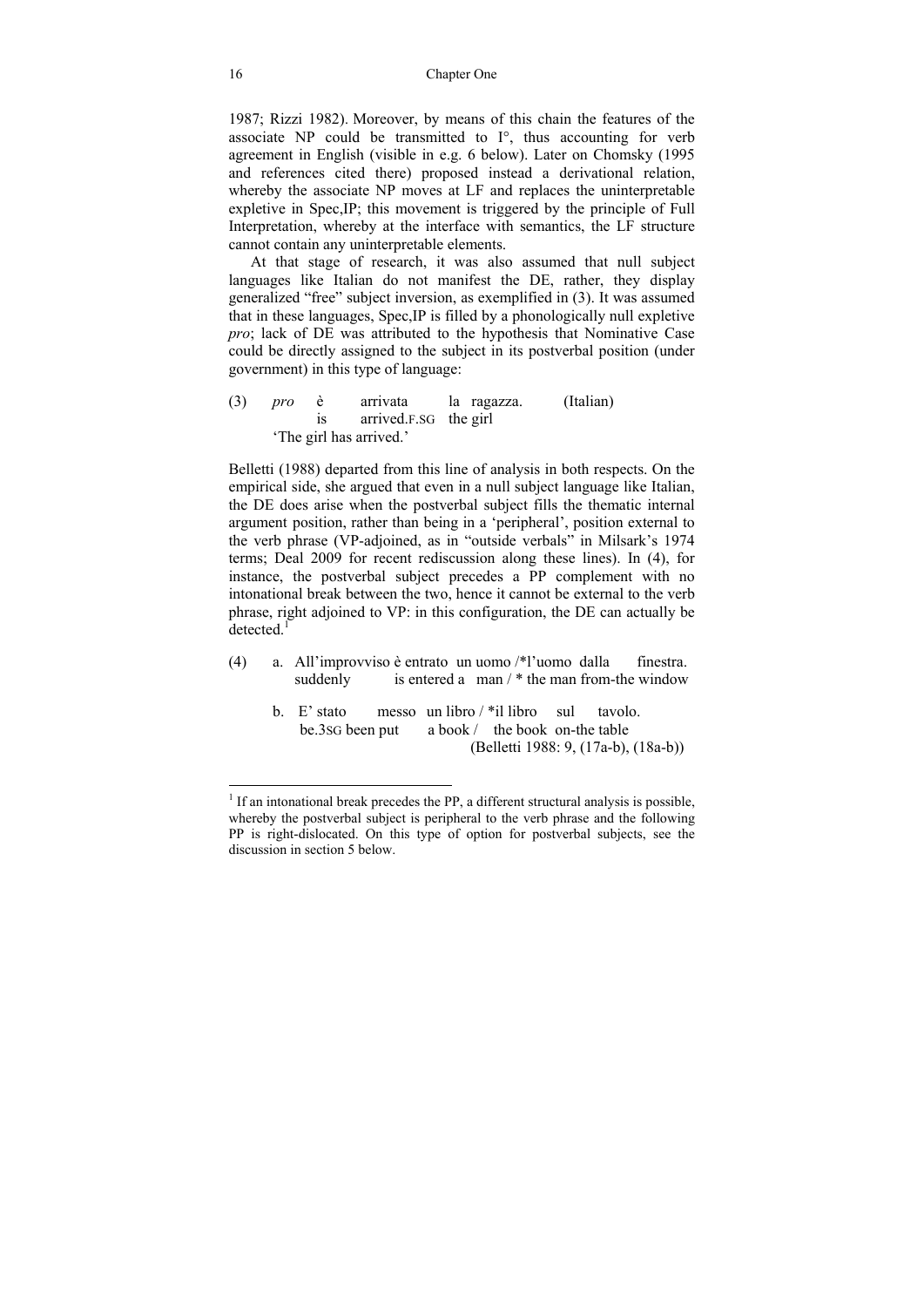This in fact naturally leads to the claim that there is no such thing as a generalized process of "free" subject inversion, but that postverbal subjects come in different types and are of different nature also in a null subject language like Italian, a view later developed in further detail in the frame of the cartographic approach (Belletti 2004 and section 5 below). Hence, the fact that in a language like Italian a postverbal subject is also possible with transitive and intransitive verbs as well as with unaccusatives independently of its definite (as in e.g. 3) or indefinite nature should be kept distinct from the phenomenon illustrated by the indefinite postverbal subjects of sentences like those in (4), which pattern with the English and French examples in (1) and (2).

On the theoretical side, Belletti's proposal completely dissociated the licensing of unaccusative subjects obeying the DE from the licensing via Nominative Case. In particular, she argued that the indefinite subject in (1), (2) and (4) does not inherit Nominative Case from the expletive in Spec,IP, due to the presence of the VP barrier and, more generally, to the assumed lack of Case transmission processes altogether; rather, the indefinite subject is directly Case-licensed by the unaccusative verb (a view later shared in Lasnik 1992, 1999). The latter assigns Partitive Case – an inherent-type Case associated with the internal argument position and which, because of its semantic import, is only compatible with indefinite noun phrases. According to Belletti's (1988: 3) proposal, Partitive Case is not a Case lexically associated with a specific Th-role; rather it is associated with a structural position, the internal argument position to which the verb assigns a Th-role in connection with the first Merge operation. The fact that assignment of Partitive Case is contingent on assignment of a Th-role by the head V makes this Case more akin to an inherent Case than to a structural Case, assuming the bipartite distinction inherent vs structural Case operating in Government & Binding. However, as is discussed in Belletti (1988) and will be further addressed in the following discussion (section 4.1.), assignment of Partitive Case crucially involves the structural property of concerning the internal argument position.<sup>2</sup>

On the other hand, Nominative Case assignment (under government) is still invoked for postverbal subjects which are external to the verb phrase,

 $2$  The fact that inherent Case is often typically associated with a particular Th-role does not imply that it always is/must be (Belletti 1988, section 2); the term lexical Case is sometimes used to refer to an inherent Case which is associated with a particular Th-role; sometimes Partitive Case can have this status as well, as mentioned in Belletti (1988: footnote 6). For critical views on the inherent nature of Partitive Case see Vainikka & Maling (1996).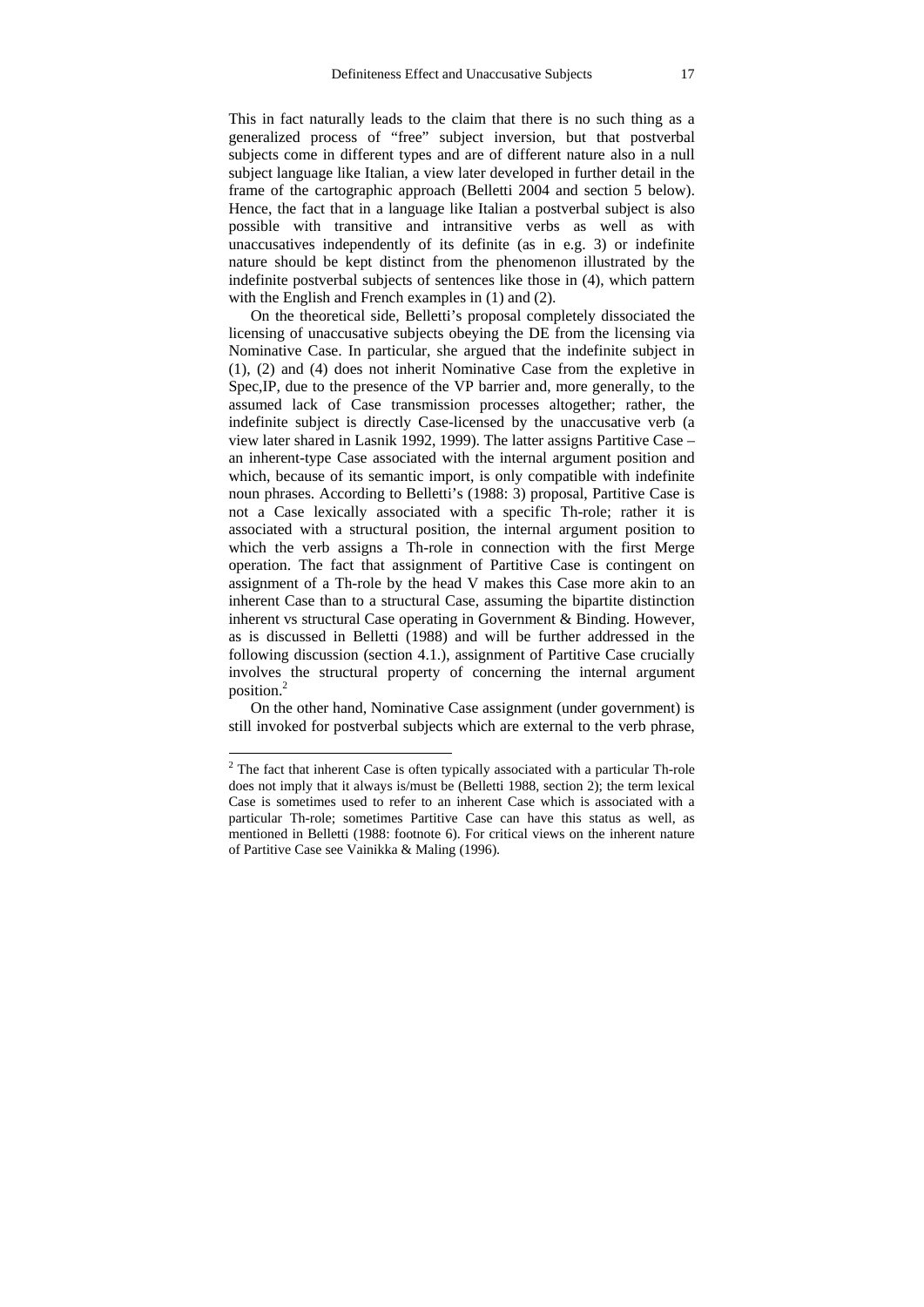hence in a different position than the internal argument position; no DE is manifested in these cases, which are possible with all verb classes, transitive, intransitives and also unaccusatives; the example in (3) illustrates the point with an unaccusative verb. Thus, this analysis sharply distinguishes *VP-internal* from *vP/VP-peripheral* "inverted/post-verbal subjects"<sup>3</sup>.

In hindsight, Belletti's proposal about the special licensing of VPinternal unaccusative subjects can be connected to a more general observation due to Diesing (1992). Noun phrases have different semantic properties according to whether they are interpreted inside or outside the verb phrase: indefinites, on their weak non-presuppositional interpretation (see section 2), appear inside VP, whereas presuppositional indefinites, as well as definite and strong noun phrases, seem to be licensed and interpreted in a position external the verb phrase (see de Hoop 1992, Ladusaw 1994, Diesing & Jelinek 1995 for further developments of this idea). This body of research has left us with an important insight that is worth rethinking in the light of current theoretical assumptions, also more closely considering the interface between syntax and semantics:

(5) VP-internal unaccusative subjects (henceforth: *i-subjects*, for *internal* subjects) involve a special licensing route which necessarily correlates with the DE.

In this article we reconsider the status of i-subjects and we propose a principled account of the DE that singles them out from other instances of postverbal subjects in inversion structures. In a nutshell: building on Belletti's (1988) original insight, we propose in current terms that isubjects cannot be licensed via the usual Case/Agree route involving a phicomplete probe, i.e. T (for nominative) as in the minimalist reformulation of 'structural Case'. We argue that, because of this licensing defectiveness, they cannot be interpreted as saturating arguments; rather, they must be interpreted at the interface as denoting a property; this crucially yields DE. The internal argument of unaccusatives corresponds to a defective nominal projection (NumP) and is syntactically licensed via Agree with a defective

<sup>&</sup>lt;sup>3</sup> The label vP incorporates the by now familiar notation inspired by the minimalist tradition according to which transitive and intransitive verbs are inserted in a vP shell containing further functional verbal elements as light verbs ("small v") introducing the external argument and, possibly, other arguments of the verbal root. Unaccusatives are instead typically inserted in a VP, with no further small v (or anyway a somewhat reduced vP-shell; see the proposal on the existential verb phrase put forth in section 2.3). Section 4 and footnote 32 below for more.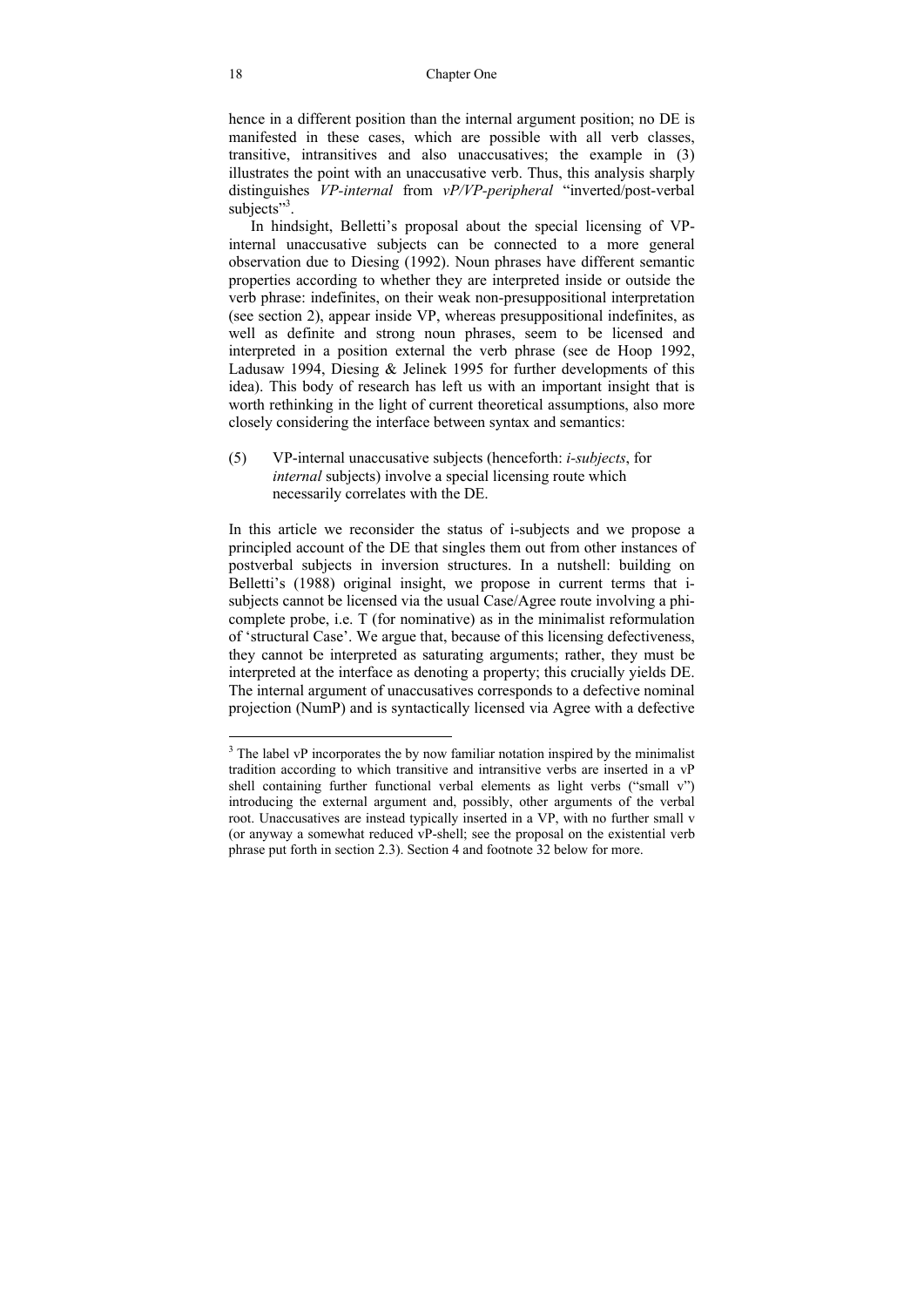-probe lower than T containing number and gender features, but lacking the feature person. We locate the defective probe immediately above the projection of the lexical verb; the weak indefinite (NumP) is thus associated with Partitive Case through the Agree relation with the defective probe. This licensing route is typically unavailable for the external argument of (active) transitive and intransitive verbs. We assume that the defective nominal projection must be interpreted at the interface as denoting a property, and that it undergoes a form of 'semantic incorporation' (for which we will assume the implementation proposed by Chung & Ladusaw 2004). In this study we will also briefly reconsider some crucial features of existential sentences in which the DE is typically manifested in a standard way and reduce the fundamental aspects of this instance of DE to the type of computation that we assume to be generally at play with unaccusative verbs; we assume that the existential verb is indeed an unaccusative verb (as already first proposed in Burzio 1986, Stowell 1981 and then Moro 1997), with its own internal argument (following Williams' 1984 original insight, in the terms already sketched out in Belletti 1988: footnote 5).

The article is organized as follows. In section 2, after introducing the distinction weak vs. strong noun phrase, we give a more precise characterization of the DE: on the one hand, we show that i-subjects are not simply required to be indefinite, but more precisely *weak (nonpresuppositional) indefinites*, as they are unable to take wide scope w.r.t. negation (section 2.1); on the other hand, building on Vangsnes (2002), we distinguish the radical DE of i-subjects from a less tight restriction on definiteness that affects other types of postverbal subjects as in the so called Transitive Expletive Construction (TEC) (section 2.2). In section 2.3 we discuss existential sentences, and propose that the post-copular noun phrase is selected by the unaccusative existential verb (*be*)*.* This discussion leads us to conclude that non-presuppositional indefiniteness is only required for internal arguments of unaccusative and passive verbs when they are licensed *in situ*, i.e. as i-subjects.

In section 3 we show that the cluster of properties characterizing isubjects is shared by an apparently unrelated type of noun phrase, namely Maori *he-*indefinites as described in Chung & Ladusaw (2004, chapter 2): these too (a) are non-presuppositional, (b) necessarily take narrow scope w.r.t. negation, and (c) are restricted to the internal argument position. In section 4 we propose that this cluster of properties is a consequence of their syntactic licensing (section 4.1); this licensing triggers, at the interface, the application of the compositional rule of Predicate Restriction (section 4.2).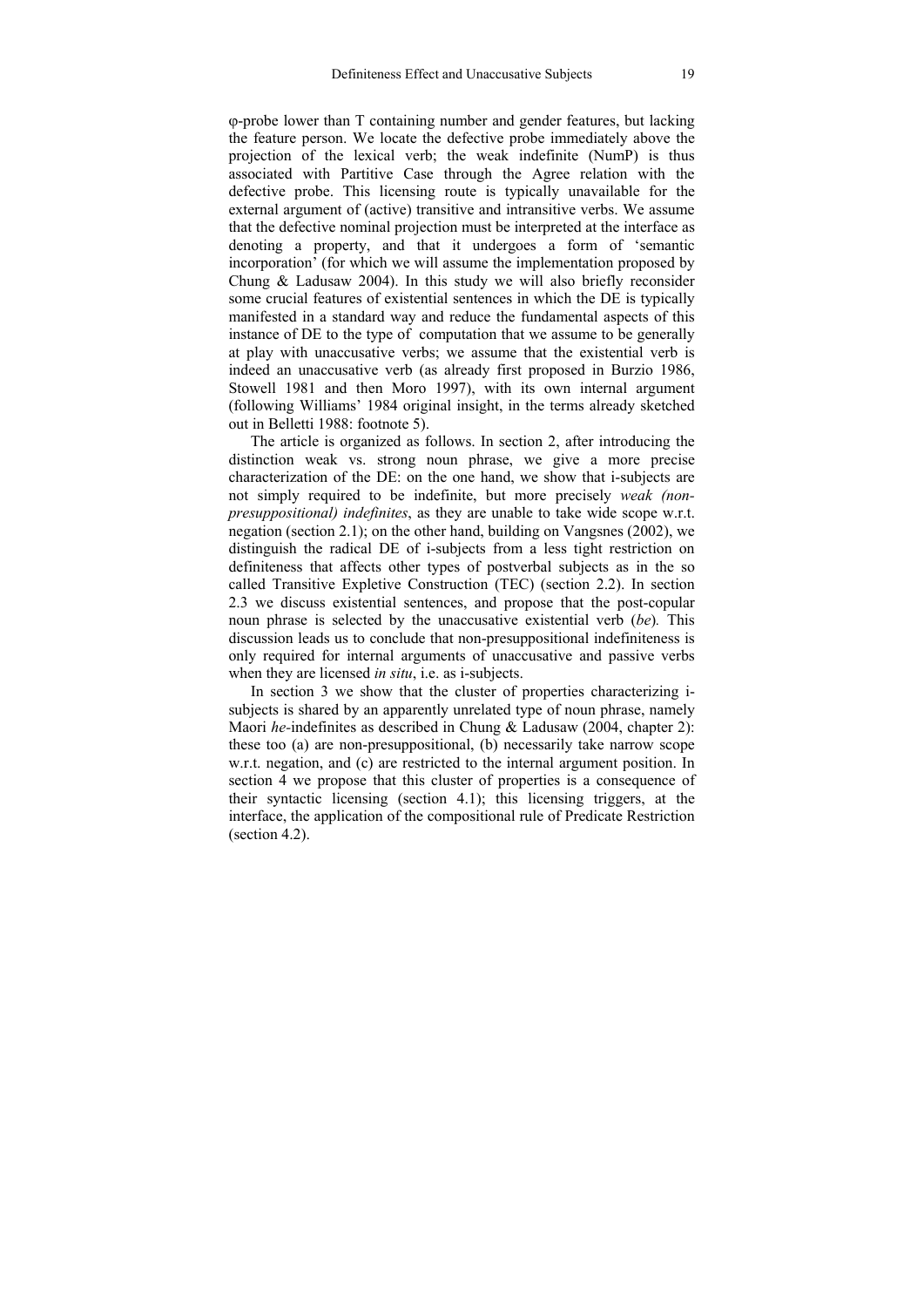In section 5 we turn to the peripheral post-verbal subjects of Italian (exemplified in (3) above), which are exempt from the DE: we adopt and extend the analysis proposed in Belletti (2004), according to which these subjects are licensed in a Focus position in the periphery of vP/VP. In section 5.1 we show that the double licensing route for postverbal subjects in Italian (VP-internal vs. vP/VP-peripheral) can nicely account for some recent findings from L1 and L2 acquisition, which lend original new support to the unaccusative hypothesis through the manifestation of DE, which we view as a core property of unaccusatives. Finally, in section 6 we offer a summary and some concluding remarks.

#### **2. A Closer Look at the Definiteness Effect**

The type of contrast exemplified in (1) above only involve indefinite vs. definite noun phrases; but the DE actually distinguishes two larger classes of noun phrases, which Milsark (1974) dubbed weak and strong, respectively:

| (6) | a.<br>$\mathbf{b}$ . | There is a hole in my blanket.<br>There are {three/some/many/no/a lot of} holes in my<br>blanket.                                      |
|-----|----------------------|----------------------------------------------------------------------------------------------------------------------------------------|
|     |                      | (weak noun phrases)                                                                                                                    |
| (7) | a.<br>b.             | *There is {every / each / neither} hole in my blanket.<br>*There are {most / both / all} holes in my blanket.<br>(strong noun phrases) |

Following Milsark's insights, the weak/strong opposition has been characterized in semantic terms. According to the relational view of quantification (Barwise & Cooper 1981, Keenan 1987), a quantificational determiner expresses a relation between the set of entities denoted by the noun it introduces – dubbed the restriction of the quantifier  $(R)$  – and the set denoted by the predicate, dubbed its nuclear scope (S). In (8), for instance, a relation is expressed between the set of snakes and the set of dangerous things:<sup>4</sup>

 $\overline{a}$ 

<sup>&</sup>lt;sup>4</sup> Note that a count common noun denotes a set of entities even in the singular: a noun like *snake* does not denote a single entity of a certain type, but the set of all entities which, intuitively, can be described as 'snakes'. We are simplifying considerably for expository purposes; certain quantifiers involve a plural noun, but we skip over the interpretation of plurality for reasons of space.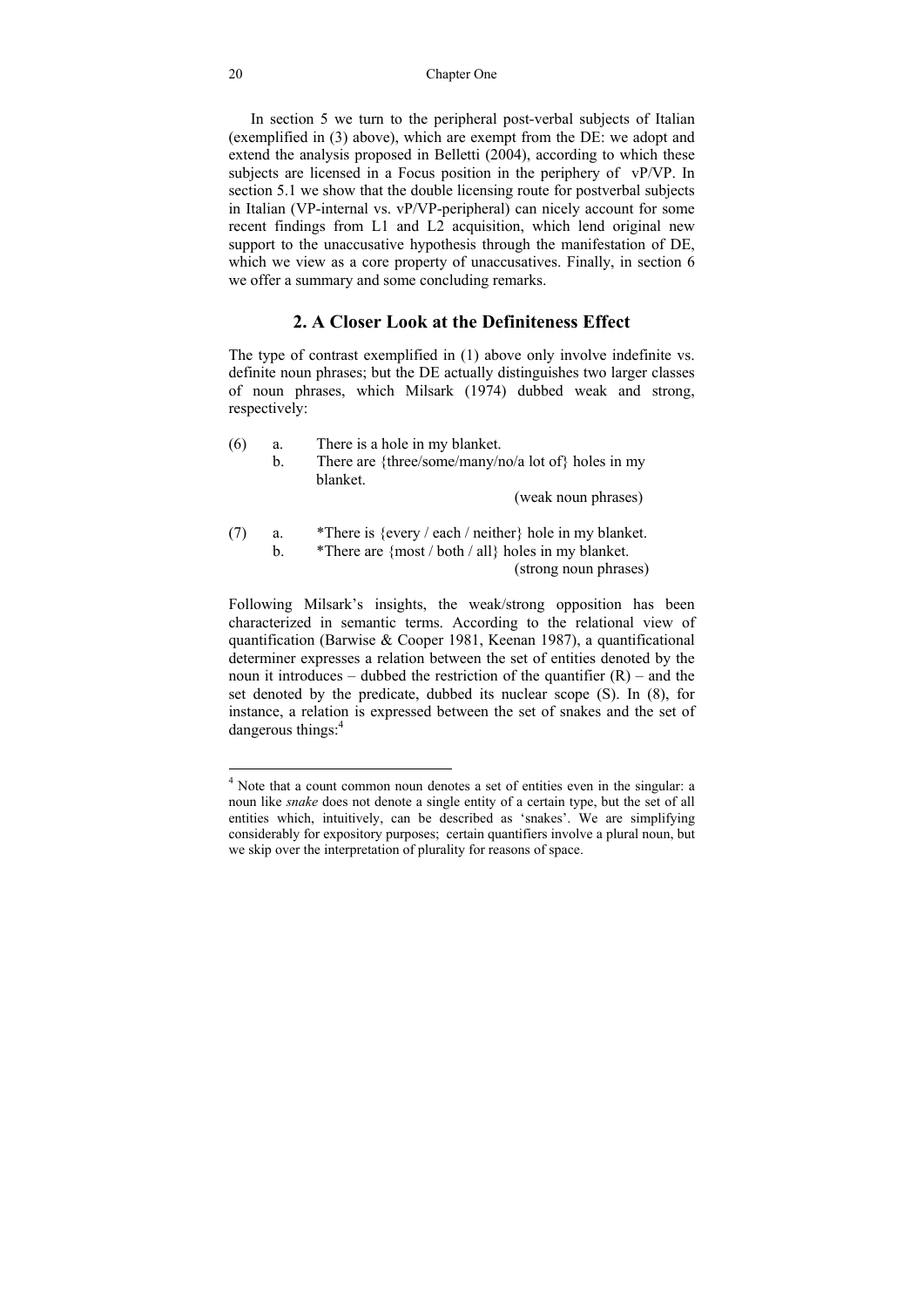#### (8)  ${Every / some / no}$  snake is dangerous.

The determiner *every* expresses the subset relation: every entity that falls in the set of snakes also belongs in the set of dangerous things (though not necessarily vice versa); *some* expresses the relation of overlapping: the two sets have one or more element in common; finally, *no* expresses the relation of disjointness: the two sets have no element in common (i.e., nothing which belongs to the set of snakes also belongs to the set of dangerous things).

In intuitive terms, the common feature of weak noun phrases is that the relation they express only makes reference to the intersection between the restriction set and the set denoted by the nuclear scope, but it does not require any presupposed knowledge about (the cardinality of) the restriction set. To exemplify, the truth conditions of *Two snakes are dangerous* require that the set of snakes has two members in common with the set of dangerous things: this can be verified independently of the actual cardinality of the (relevant) set of snakes (Reinhart 1987). By contrast, the truth conditions of *Most snakes are dangerous* cannot be verified independently of the cardinality of the restriction set: the sentence is true if and only if the set of dangerous snakes covers a large proportion of the set of snakes. The strong determiners of (7) are *inherently presuppositional* in that they can only be used felicitously when the restriction set is presupposed to be non-empty (for an accessible discussion of presuppositionality, see Heim & Kratzer 1998: 162 ff.).

Since the quantificational relations expressed by weak determiners are essentially based on intersection, they are also known as intersective determiners. Empirically, weak determiners can be distinguished by the fact that they satisfy the following linguistic test (existentiality, Keenan 1987): a sentence of the form (9a) is true in exactly the same circumstances as  $(9b)$ .<sup>5</sup>

- (9) a. Det R is/are S
	- b. Det R which is/are S exist(s).

To illustrate, consider (10):

<sup>&</sup>lt;sup>5</sup> This test is based on the property of existentiality (Keenan 1987): informally, quantificational determiner is existential if and only if the relation expressed between the two sets R and S holds in exactly the same circumstances in which the same relation holds between the intersection of R and S and the set of entities that constitutes the universe of discourse.